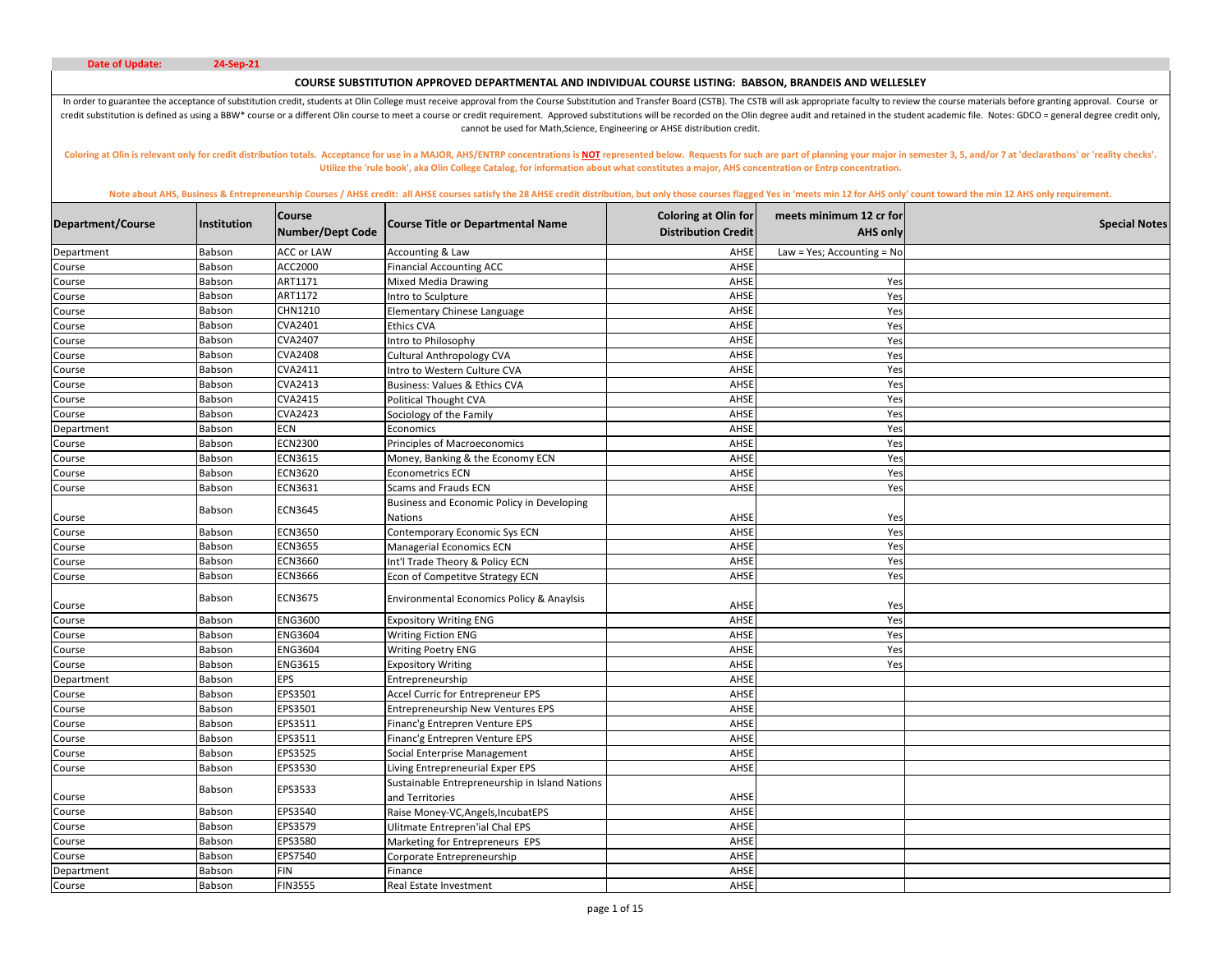# **COURSE SUBSTITUTION APPROVED DEPARTMENTAL AND INDIVIDUAL COURSE LISTING: BABSON, BRANDEIS AND WELLESLEY**

In order to guarantee the acceptance of substitution credit, students at Olin College must receive approval from the Course Substitution and Transfer Board (CSTB). The CSTB will ask appropriate faculty to review the course credit substitution is defined as using a BBW\* course or a different Olin course to meet a course or credit requirement. Approved substitutions will be recorded on the Olin degree audit and retained in the student academic cannot be used for Math,Science, Engineering or AHSE distribution credit.

Coloring at Olin is relevant only for credit distribution totals. Acceptance for use in a MAJOR, AHS/ENTRP concentrations is NOT represented below. Requests for such are part of planning your major in semester 3, 5, and/or **Utilize the 'rule book', aka Olin College Catalog, for information about what constitutes a major, AHS concentration or Entrp concentration.** 

| Department/Course | Institution | <b>Course</b><br><b>Number/Dept Code</b> | <b>Course Title or Departmental Name</b>             | <b>Coloring at Olin for</b><br><b>Distribution Credit</b> | meets minimum 12 cr for<br><b>AHS only</b> | <b>Special Notes</b> |
|-------------------|-------------|------------------------------------------|------------------------------------------------------|-----------------------------------------------------------|--------------------------------------------|----------------------|
| Course            | Babson      | <b>FIN3560</b>                           | Financial Mkts & Instruments FIN                     | AHSE                                                      |                                            |                      |
| Course            | Babson      | <b>FIN4570</b>                           | <b>Global Financial Mangement FIN</b>                | AHSE                                                      |                                            |                      |
| Course            | Babson      | FRN2600                                  | ntermediate French I                                 | AHSE                                                      | Yes                                        |                      |
|                   | Babson      | <b>FRN3600</b>                           | Advanced French: Cinema, Culture,                    | AHSE                                                      |                                            |                      |
| Course            |             |                                          | Conversation                                         | AHSE                                                      | Yes                                        |                      |
| Course            | Babson      | HIS3609                                  | Spy Literature and the Cold War                      |                                                           | Yes                                        |                      |
| Course            | Babson      | HIS3670                                  | <b>History of Capitalism</b>                         | AHSE<br>AHSE                                              | Yes                                        |                      |
| Course            | Babson      | HSF1300<br>HSS2401                       | History & Society Foundation HSF (3cr)               | AHSE                                                      | Yes                                        |                      |
| Course            | Babson      |                                          | Intro Psychology HSS (3cr)                           |                                                           | Yes                                        |                      |
| Course            | Babson      | HSS2411                                  | American Politics (3cr)                              | AHSE                                                      | Yes                                        |                      |
| Course            | Babson      | HSS2418                                  | ntro to Sociology HSS (3cr)                          | AHSE                                                      | Yes                                        |                      |
| Course            | Babson      | HSS2421                                  | Language and Society HSS (3cr)                       | AHSE                                                      | Yes                                        |                      |
| Course            | Babson      | HSS2433                                  | Comparative Politics HSS (3cr)                       | AHSE                                                      | Yes                                        |                      |
| Course            | Babson      | JPN1200                                  | Elementary Japanese Language and Culture I           | AHSE                                                      | Yes                                        |                      |
| Course            | Babson      | JPN2600                                  | ntermediate Japanese I JPN                           | AHSE                                                      | Yes                                        |                      |
| Course            | Babson      | JPN2602                                  | Int Japanese Lang & Cult 2 JPN                       | AHSE                                                      | Yes                                        |                      |
| Course            | Babson      | JPN4600                                  | Advanced Japanese JPN                                | AHSE                                                      | Yes                                        |                      |
| Course            | Babson      | LAW1003                                  | Foundations of Business Law LAW                      | AHSE                                                      | Yes                                        |                      |
| Course            | Babson      | LAW1300                                  | Business Law LAW (3cr)                               | AHSE                                                      | Yes                                        |                      |
| Course            | Babson      | LAW3560                                  | ntl Law for Business LAW                             | AHSE                                                      | Yes                                        |                      |
| Course            | Babson      | LAW3661                                  | American Constitutional Law                          | AHSE                                                      | Yes                                        |                      |
| Course            | Babson      | LAW3672                                  | Law, Culture and Difference LAW                      | AHSE                                                      | Yes                                        |                      |
| Course            | Babson      | LVA2075                                  | Design for Living                                    | AHSE                                                      | Yes                                        |                      |
| Course            | Babson      | LVA2426                                  | Humor, Work and War LVA                              | AHSE                                                      | Yes                                        |                      |
| Course            | Babson      | LVA2433                                  | The Literature of Travel LVA                         | AHSE                                                      | Yes                                        |                      |
| Course            | Babson      | LVA2445                                  | Modernism and the Making of the New (3cr)            | AHSE                                                      | Yes                                        |                      |
| Course            | Babson      | LVA2462                                  | Suburban America in Literature and Culture           | AHSE                                                      | Yes                                        |                      |
| Course            | Babson      | MFE3574                                  | Management Consulting Field Experience:<br>Uganda    | AHSE                                                      |                                            |                      |
| Department        | Babson      | MIS                                      | Technology, Operations and Information<br>Management | AHSE                                                      |                                            |                      |
| Department        | Babson      | <b>MKT</b>                               | Marketing                                            | AHSE                                                      |                                            |                      |
| Course            | Babson      | <b>MKT3550</b>                           | Consumer Behavior MKT                                | AHSE                                                      |                                            |                      |
| Course            | Babson      | MKT3560                                  | Developing & Mkting New Prod MKT                     | AHSE                                                      |                                            |                      |
| Course            | Babson      | <b>MKT7000</b>                           | Marketing Systems                                    | AHSE                                                      |                                            |                      |
| Course            | Babson      | MKT7510                                  | Market Research & Analysis MKT                       | AHSE                                                      |                                            |                      |
| Course            | Babson      | <b>MKT7550</b>                           | Consumer Behavior MKT                                | AHSE                                                      |                                            |                      |
| Department        | Babson      | MOB                                      | Management                                           | AHSE                                                      |                                            |                      |
| Course            | Babson      | MOB1000                                  | General Management                                   | AHSE                                                      |                                            |                      |
| Course            | Babson      | MOB3512                                  | Psychology of Leadership MOB                         | AHSE                                                      |                                            |                      |
| Course            | Babson      | MOB3515                                  | Human Resource Management MOB                        | AHSE                                                      |                                            |                      |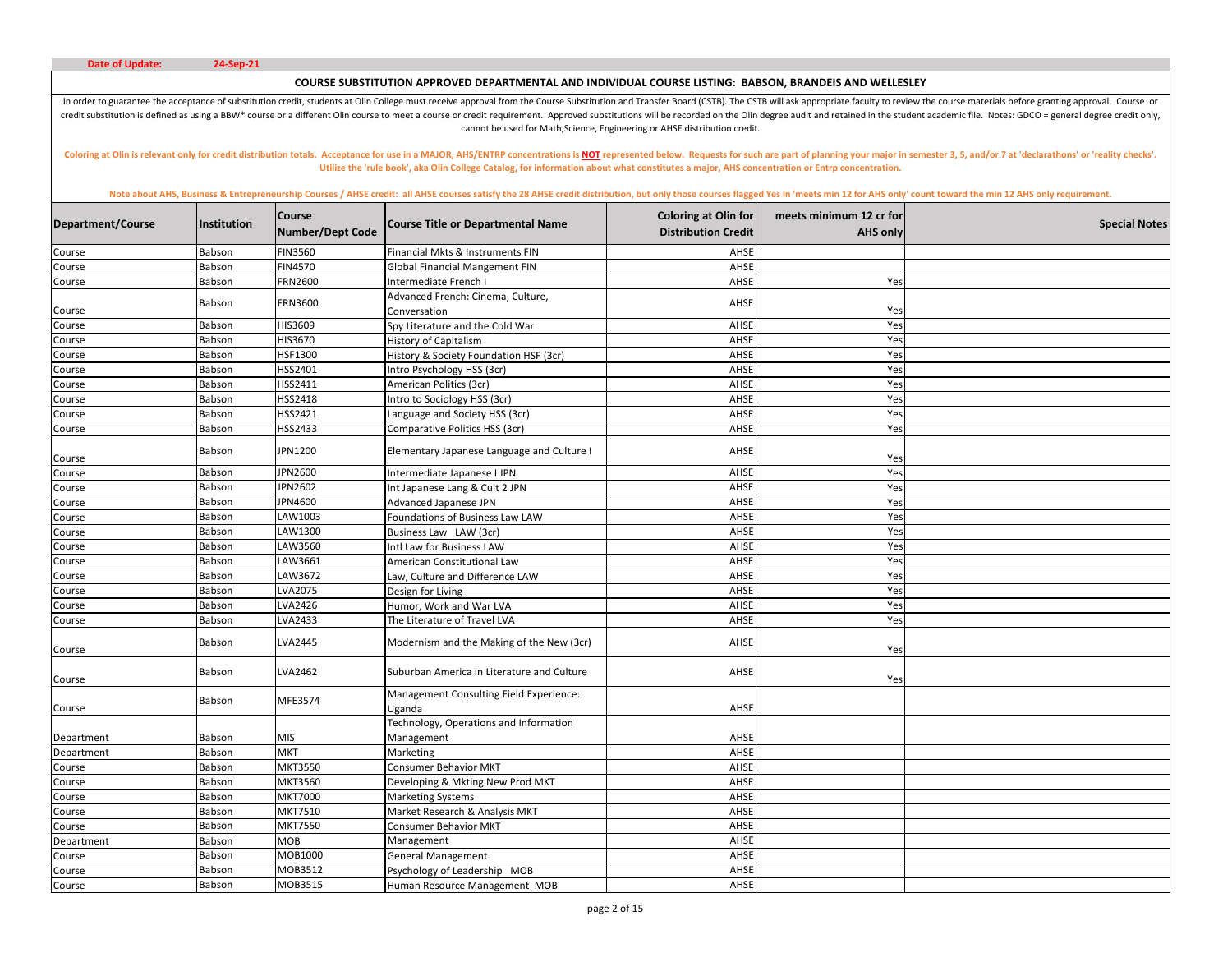# **COURSE SUBSTITUTION APPROVED DEPARTMENTAL AND INDIVIDUAL COURSE LISTING: BABSON, BRANDEIS AND WELLESLEY**

In order to guarantee the acceptance of substitution credit, students at Olin College must receive approval from the Course Substitution and Transfer Board (CSTB). The CSTB will ask appropriate faculty to review the course credit substitution is defined as using a BBW\* course or a different Olin course to meet a course or credit requirement. Approved substitutions will be recorded on the Olin degree audit and retained in the student academic cannot be used for Math,Science, Engineering or AHSE distribution credit.

Coloring at Olin is relevant only for credit distribution totals. Acceptance for use in a MAJOR, AHS/ENTRP concentrations is NOT represented below. Requests for such are part of planning your major in semester 3, 5, and/or **Utilize the 'rule book', aka Olin College Catalog, for information about what constitutes a major, AHS concentration or Entrp concentration.** 

|                   |                 | Course           |                                          | <b>Coloring at Olin for</b>  | meets minimum 12 cr for |                      |
|-------------------|-----------------|------------------|------------------------------------------|------------------------------|-------------------------|----------------------|
| Department/Course | Institution     | Number/Dept Code | <b>Course Title or Departmental Name</b> | <b>Distribution Credit</b>   | <b>AHS only</b>         | <b>Special Notes</b> |
| Course            | Babson          | MOB3525          | <b>Management Communications MOB</b>     | AHSE                         |                         |                      |
| Course            | Babson          | MOB3572          | <b>Management Communications MOB</b>     | AHSE                         |                         |                      |
| Course            | Babson          | MOB3578          | Product Design & Development MOB         | tbd                          |                         |                      |
| Course            | Babson          | MOB3580          | Negotiations MOB                         | AHSE                         |                         |                      |
| Course            | Babson          | MUS3610          | Social and Cultural Study of Music       | AHSE                         | Yes                     |                      |
| Course            | Babson          | MUS3620          | <b>Global Pop</b>                        | AHSE                         | Yes                     |                      |
| Course            | Babson          | NST1070          | Climate and Human Health                 | GDCO                         |                         |                      |
| Course            | Babson          | NST2040          | Case Studies in Sustainable Food Systems | AHSE                         | Yes                     |                      |
| Course            | Babson          | PHL3607          | Existentialism                           | AHSE                         | Yes                     |                      |
| Course            | Babson          | PHL3620          | Philosophy of Love and Anguish           | AHSE                         | Yes                     |                      |
| Course            | Babson          | PHO1100          | Photography                              | AHSE                         | Yes                     |                      |
| Course            | Babson          | POL3675          | Justice Revenge Defeat                   | AHSE                         | Yes                     |                      |
| Course            | Babson          | POL3677          | The American Presidency                  | AHSE                         | Yes                     |                      |
| Course            | Babson          | PRF1100          | ntroduction to Acting                    | AHSE                         | Yes                     |                      |
| Course            | Babson          | QTM1311          | <b>Probability and Statistics</b>        | MTH 2130; 2 credits only     |                         |                      |
| Course            | Babson          | QTM2420          | <b>Applied Quantitative Modeling</b>     | GDCO; Begin SP10 MTH cr      |                         |                      |
|                   | Babson          | QTM2601          | Applications of Discrete Math            | GDCO; too Similar to MTH2110 |                         |                      |
| Course            |                 |                  |                                          | at Olin                      |                         |                      |
| Course            | Babson          | QTM2670          | Cryptology                               | <b>MTH</b>                   |                         |                      |
| Course            | Babson          | QTM3612          | Applied Data Mining QTM                  | C                            |                         |                      |
| Course            | Babson          | QTM3612          | Data Mining and Competing Analysis       | 2 MTH; 2 GDCO                |                         |                      |
| Course            | Babson          | QTM3625          | <b>Financial Modeling</b>                | AHSE                         |                         |                      |
| Course            | Babson          | RHT1301          | Rhetoric A                               | AHSE                         | Yes                     |                      |
| Course            | Babson          | RHT1311          | Rhetoric B                               | AHSE                         | Yes                     |                      |
| Course            | Babson          | SCN1310          | Oceanography                             | GDCO                         |                         |                      |
| Course            | Babson          | SCN1320          | Search for Life in Universe SCN          | GDCO                         |                         |                      |
| Course            | Babson          | SCN1330          | Oceanography SCN                         | GDCC                         |                         |                      |
| Course            | Babson          | SCN2410          | Environmental Technology (3 cr)          | SCI                          |                         |                      |
| Course            | Babson          | SCN2420          | Biotechnology                            | GDCC                         |                         |                      |
| Course            | Babson          | SCN3610          | Meteorology                              | GDCO                         |                         |                      |
| Course            | Babson          | SCN3673          | Ethical Issues Sci & Tech SCN            | $\Omega$                     |                         |                      |
| Course            | Babson          | SPN1200          | <b>Accelerated Elementary Spanish</b>    | AHSE                         | Yes                     |                      |
| Course            | Babson          | SPN2600          | ntermediate Spanish I SPN                | AHSE                         | Yes                     |                      |
| Course            | Babson          |                  | nd Study: History of Science             | AHSI                         | Yes                     |                      |
| Course            | <b>Brandeis</b> | 98B Greek        | Writings Aristotle & Plato 98B           | AHSE                         | Yes                     |                      |
| Department        | <b>Brandeis</b> | AAAS             | African and Afro-American Studies        | AHSE                         | Yes                     |                      |
| Department        | <b>Brandeis</b> | AMST             | American Studies                         | AHSE                         | Yes                     |                      |
| Department        | <b>Brandeis</b> | ANTH             | Anthropology                             | AHSE                         | Yes                     |                      |
| Course            | <b>Brandeis</b> | ANTH190a         | Hist Anthropological ThoughtANTH         | AHSE                         | Yes                     |                      |
| Course            | <b>Brandeis</b> | ANTH1a           | Comp Studies Human Society ANTH          | AHSE                         | Yes                     |                      |
| Course            | <b>Brandeis</b> | ANTH60B          | <b>Archaeological Analysis ANTH</b>      | AHSE                         | Yes                     |                      |
| Department        | <b>Brandeis</b> | <b>ARBC</b>      | Arabic Language and Literature           | AHSE                         | Yes                     |                      |
| Course            | <b>Brandeis</b> | BIOL126b         | Protein Structure & Disease BIOL         | SCI                          |                         |                      |
| Course            | <b>Brandeis</b> | BIOL23a          | <b>Evolutionary Ecology BIOL</b>         | SCI                          |                         |                      |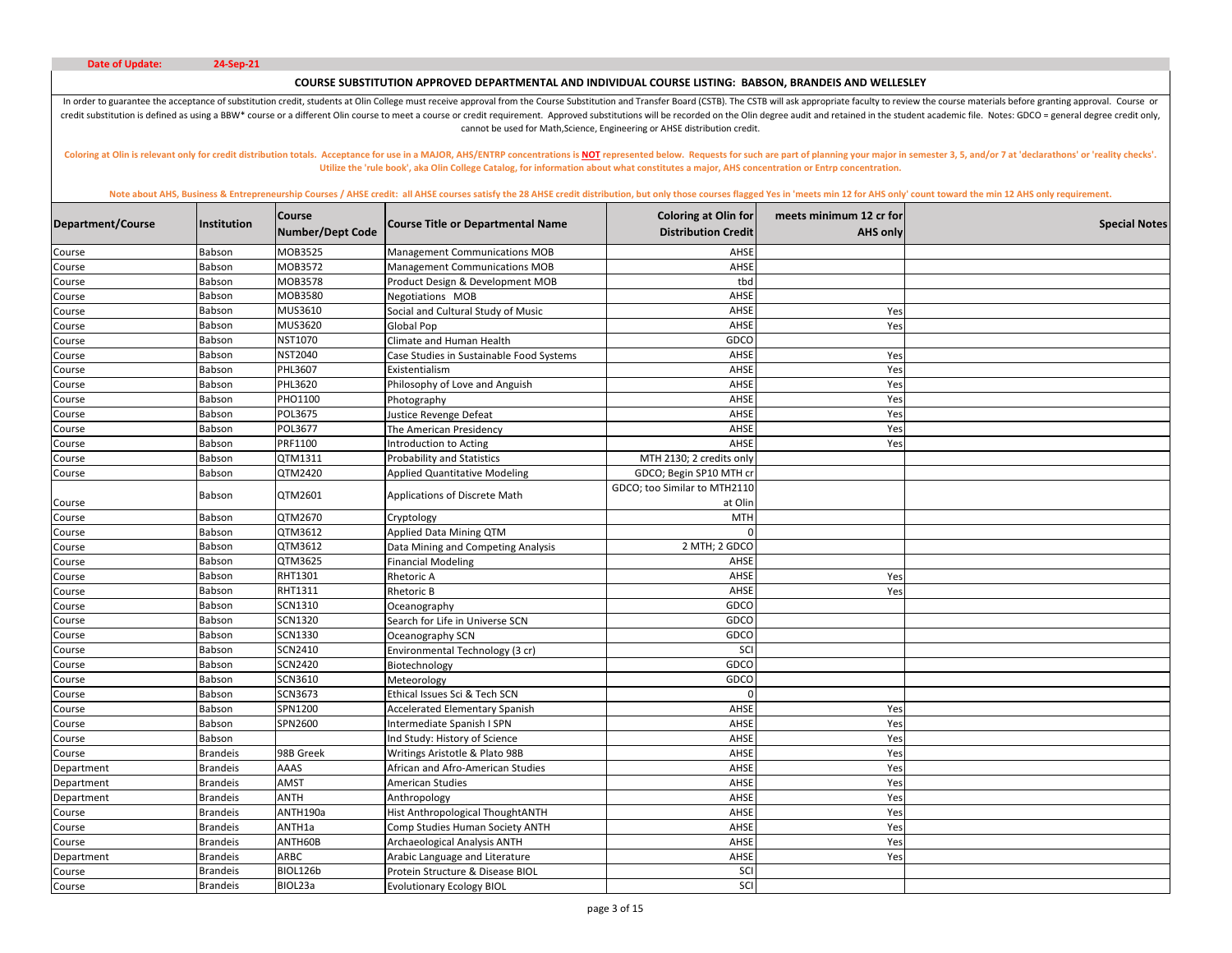# **COURSE SUBSTITUTION APPROVED DEPARTMENTAL AND INDIVIDUAL COURSE LISTING: BABSON, BRANDEIS AND WELLESLEY**

In order to guarantee the acceptance of substitution credit, students at Olin College must receive approval from the Course Substitution and Transfer Board (CSTB). The CSTB will ask appropriate faculty to review the course credit substitution is defined as using a BBW\* course or a different Olin course to meet a course or credit requirement. Approved substitutions will be recorded on the Olin degree audit and retained in the student academic cannot be used for Math,Science, Engineering or AHSE distribution credit.

Coloring at Olin is relevant only for credit distribution totals. Acceptance for use in a MAJOR, AHS/ENTRP concentrations is NOT represented below. Requests for such are part of planning your major in semester 3, 5, and/or **Utilize the 'rule book', aka Olin College Catalog, for information about what constitutes a major, AHS concentration or Entrp concentration.** 

| Department/Course | Institution     | <b>Course</b><br><b>Number/Dept Code</b> | <b>Course Title or Departmental Name</b>                | <b>Coloring at Olin for</b><br><b>Distribution Credit</b> | meets minimum 12 cr for<br><b>AHS only</b> | <b>Special Notes</b> |
|-------------------|-----------------|------------------------------------------|---------------------------------------------------------|-----------------------------------------------------------|--------------------------------------------|----------------------|
| Course            | <b>Brandeis</b> | BUS276a                                  | <b>Business Dynamics</b>                                | 2 ENGR; 2 AHSE                                            |                                            |                      |
| Course            | <b>Brandeis</b> | CHEM11A                                  | General Chemistry w/ Lab                                | SCI                                                       |                                            |                      |
| Course            | <b>Brandeis</b> | CHEM142A                                 | Quantum Mechanics and Spectroscopy                      | SCI                                                       |                                            |                      |
| Course            | <b>Brandeis</b> | CHEM18A                                  | General Chemistry w/ Lab                                | SCI                                                       |                                            |                      |
| Department        | <b>Brandeis</b> | <b>CHIN</b>                              | Chinese                                                 | AHSE                                                      | Yes                                        |                      |
| Department        | <b>Brandeis</b> | CHIN or JAPN                             | East Asian Studies (Undergraduate Level Only)           | AHSE                                                      | Yes                                        |                      |
| Course            | <b>Brandeis</b> | CHSC 3B                                  | Soving Environmental Problems: The Role of<br>Chemistry | GDCO                                                      |                                            |                      |
| Department        | <b>Brandeis</b> | <b>CLAS</b>                              | Classical Studies (Undergraduate Level Only)            | AHSE                                                      | Yes                                        |                      |
| Course            | <b>Brandeis</b> | CLAS145b                                 | Topics Grk & Roman Art/Arch CLAS                        | AHSE                                                      | Yes                                        |                      |
| Course            | <b>Brandeis</b> | CLAS166a                                 | Medieval Lit: God Sex Death CLAS                        | AHSE                                                      | Yes                                        |                      |
| Course            | <b>Brandeis</b> | CLAS170a                                 | <b>Classical Mythology CLAS</b>                         | AHSE                                                      | Yes                                        |                      |
| Course            | <b>Brandeis</b> | CLAS171a                                 | Greek Epic & Athenian Drama CLAS                        | AHSE                                                      | Yes                                        |                      |
| Course            | <b>Brandeis</b> | <b>COSI 228A</b>                         | Topics in Distributed Systems: Web Based<br>Computing   | <b>ENGR</b> - Computing                                   |                                            |                      |
| Course            | <b>Brandeis</b> | COSI101                                  | Fundmtal Artificl Intellig COSI                         | <b>ENGR</b>                                               |                                            |                      |
| Course            | <b>Brandeis</b> | COSI101a                                 | <b>Fundamentals of Artificial Intelligence</b>          | <b>ENGR</b>                                               |                                            |                      |
| Course            | <b>Brandeis</b> | COSI123                                  | <b>Statistical Machine Learning</b>                     | <b>MTH</b>                                                |                                            |                      |
| Course            | <b>Brandeis</b> | COSI127b                                 | Database Management Systems                             | <b>ENGR</b>                                               |                                            |                      |
| Course            | <b>Brandeis</b> | COSI155b                                 | <b>Graphics COSI</b>                                    | <b>ENGR</b>                                               |                                            |                      |
| Course            | <b>Brandeis</b> | COSI178                                  | Computational Molecular Bio COSI                        | <b>ENGR</b>                                               |                                            |                      |
| Course            | <b>Brandeis</b> | COSI21A                                  | Data Structures and the Fundamentals of<br>Computing    | <b>ENGR</b> - Computing Elective                          |                                            |                      |
| Course            | <b>Brandeis</b> | COSI35a                                  | <b>Fundmtal Artificl Intellig COSI</b>                  | ENGR                                                      |                                            |                      |
| Course            | <b>Brandeis</b> | CS1111                                   | <b>Computational Cognitive Science</b>                  | <b>ENGR</b>                                               |                                            |                      |
| Department        | <b>Brandeis</b> | <b>ECON</b>                              | Economics                                               | AHSI                                                      | Yes                                        |                      |
| Course            | <b>Brandeis</b> | ECON82b                                  | Macroeconomics ECON                                     | AHSE                                                      | Yes                                        |                      |
| Department        | <b>Brandeis</b> | <b>ED</b>                                | Education                                               | AHSE                                                      | Yes                                        |                      |
| Course            | <b>Brandeis</b> | ED100a 1                                 | <b>Exploring Teaching (Elementary and Preschool)</b>    | AHSE                                                      | Yes                                        |                      |
| Course            | <b>Brandeis</b> | ED103A                                   | <b>Teaching Strategies for Early Childhood</b>          | AHSE                                                      | Yes                                        |                      |
| Department        | <b>Brandeis</b> | <b>ENG</b>                               | English                                                 | AHSE                                                      | Yes                                        |                      |
| Course            | <b>Brandeis</b> | <b>ENG109B</b>                           | Directed Writing: Short Fiction                         | AHSE                                                      | Yes                                        |                      |
| Course            | <b>Brandeis</b> | <b>ENG119a</b>                           | Directed Writing: Fiction ENG                           | AHSE                                                      | Yes                                        |                      |
| Course            | <b>Brandeis</b> | ENG177a                                  | Hitchcock's Films ENG                                   | AHSE                                                      | Yes                                        |                      |
| Course            | <b>Brandeis</b> | ENG21A                                   | Adolescent Literature                                   | AHSE                                                      | Yes                                        |                      |
| Course            | <b>Brandeis</b> | ENVS11b                                  | Water Resources Mgmt & Pol ENVS                         | $\sqrt{ }$                                                |                                            |                      |
| Course            | <b>Brandeis</b> | ENVS89B                                  | Environmental Internship                                | AHSE                                                      | Yes                                        |                      |
| Department        | <b>Brandeis</b> | FA                                       | Fine Arts                                               | AHSE                                                      | Yes                                        |                      |
| Course            | <b>Brandeis</b> | FA4b                                     | Three Dimensional Design II FA                          | AHSE                                                      | Yes                                        |                      |
| Course            | <b>Brandeis</b> | FA51a                                    | Art of Early Ren in Italy FA                            | AHSE                                                      | Yes                                        |                      |
| Department        | <b>Brandeis</b> | <b>FILM</b>                              | Film Studies                                            | AHSE                                                      | Yes                                        |                      |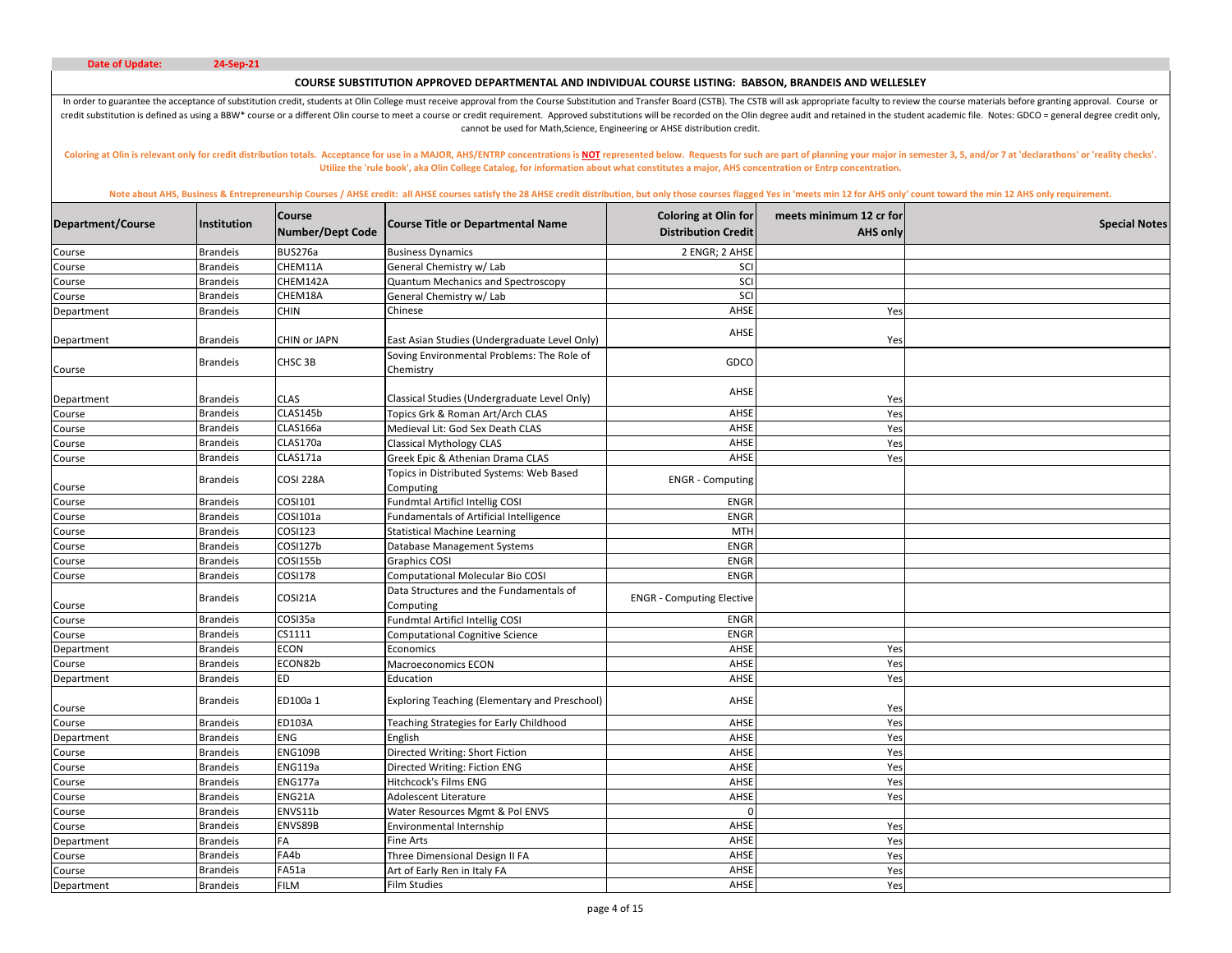# **COURSE SUBSTITUTION APPROVED DEPARTMENTAL AND INDIVIDUAL COURSE LISTING: BABSON, BRANDEIS AND WELLESLEY**

In order to guarantee the acceptance of substitution credit, students at Olin College must receive approval from the Course Substitution and Transfer Board (CSTB). The CSTB will ask appropriate faculty to review the course credit substitution is defined as using a BBW\* course or a different Olin course to meet a course or credit requirement. Approved substitutions will be recorded on the Olin degree audit and retained in the student academic cannot be used for Math,Science, Engineering or AHSE distribution credit.

Coloring at Olin is relevant only for credit distribution totals. Acceptance for use in a MAJOR, AHS/ENTRP concentrations is NOT represented below. Requests for such are part of planning your major in semester 3, 5, and/or **Utilize the 'rule book', aka Olin College Catalog, for information about what constitutes a major, AHS concentration or Entrp concentration.** 

| Department/Course | <b>Institution</b> | <b>Course</b><br><b>Number/Dept Code</b> | <b>Course Title or Departmental Name</b>                                | <b>Coloring at Olin for</b><br><b>Distribution Credit</b> | meets minimum 12 cr for<br><b>AHS only</b> | <b>Special Notes</b>          |
|-------------------|--------------------|------------------------------------------|-------------------------------------------------------------------------|-----------------------------------------------------------|--------------------------------------------|-------------------------------|
| Department        | <b>Brandeis</b>    | <b>FREN</b>                              | French Language and Literature                                          | AHSE                                                      | Yes                                        |                               |
| Department        | <b>Brandeis</b>    | <b>GER</b>                               | German Language and Literature                                          | AHSE                                                      | Yes                                        |                               |
| Course            | <b>Brandeis</b>    | <b>GRK120b</b>                           | <b>Greek Prose Authors GRK</b>                                          | AHSE                                                      | Yes                                        |                               |
| Department        | <b>Brandeis</b>    | <b>HBRW</b>                              | Hebrew Language and Literature                                          | AHSE                                                      | Yes                                        |                               |
| Department        | <b>Brandeis</b>    | <b>HIST</b>                              | History                                                                 | AHSE                                                      | Yes                                        |                               |
| Course            | <b>Brandeis</b>    | <b>HIST147b</b>                          | 20th Century Russia HIST                                                | AHSE                                                      | Yes                                        |                               |
| Course            | <b>Brandeis</b>    | HIST184a                                 | Nation & Empire Mod E Asia HIST                                         | AHSE                                                      | Yes                                        |                               |
| Department        | <b>Brandeis</b>    | HOID                                     | History of Ideas (Undergraduate Level Only)                             | AHSE                                                      | Yes                                        |                               |
| Course            | <b>Brandeis</b>    | HSSP102a                                 | Global Perspectives on Health                                           | AHSE                                                      | Yes                                        |                               |
| Course            | <b>Brandeis</b>    | <b>HSSP118</b>                           | Viewing Health Policy Through the Lens of<br>Literature                 | AHSE                                                      | Yes                                        |                               |
|                   |                    |                                          | <b>International and Global Studies</b>                                 | AHSE                                                      |                                            |                               |
| Department        | <b>Brandeis</b>    | IGS                                      | (Undergraduate Level Only)<br><b>Islamic and Middle Eastern Studies</b> |                                                           | Yes                                        |                               |
| Department        | <b>Brandeis</b>    | <b>IMES</b>                              | (Undergraduate Level Only)                                              | AHSE                                                      | Yes                                        |                               |
| Department        | <b>Brandeis</b>    | <b>ITAL</b>                              | Italian Studies                                                         | AHSE                                                      | Yes                                        |                               |
| Department        | <b>Brandeis</b>    | <b>JAPN</b>                              | Japanese                                                                | AHSE                                                      | Yes                                        |                               |
|                   |                    |                                          | Latin American and Latino Studies                                       | AHSE                                                      |                                            |                               |
| Department        | <b>Brandeis</b>    | LALS                                     | (Undergraduate Level Only)                                              |                                                           | Yes                                        |                               |
| Course            | <b>Brandeis</b>    | LGLS120a                                 | Sex Discrimination & Law LGLS                                           | AHSE                                                      | Yes                                        |                               |
| Course            | <b>Brandeis</b>    | LGLS133b                                 | Criminal Law                                                            | AHSE                                                      | Yes                                        |                               |
| Department        | <b>Brandeis</b>    | <b>MUS</b>                               | Music                                                                   | AHSE                                                      | Yes                                        |                               |
| Course            | <b>Brandeis</b>    | MUS101a                                  | Theory and Musicianship I                                               | AHSE                                                      | Yes                                        |                               |
| Course            | <b>Brandeis</b>    | MUS102b                                  | Theory and Musicianship II                                              | AHSE                                                      | Yes                                        |                               |
| Course            | <b>Brandeis</b>    | MUS107a                                  | ntro to Electro-Acoustic Music                                          | AHSE                                                      | Yes                                        |                               |
| Course            | <b>Brandeis</b>    | MUS13A                                   | Jazz Ensemble                                                           | AHSE                                                      | Yes                                        |                               |
| Course            | <b>Brandeis</b>    | <b>MUS190A</b>                           | Jazz Composition                                                        | AHSE                                                      | Yes                                        |                               |
| Course            | <b>Brandeis</b>    | NBIO136B                                 | Computational Neuroscience NEUR                                         | 2 SCI, 2 ENGR                                             |                                            |                               |
| Course            | <b>Brandeis</b>    | NBIO140b                                 | Principles of Neuroscience                                              | SCI                                                       |                                            | not ENGR                      |
| Department        | <b>Brandeis</b>    | <b>NEJS</b>                              | Near Eastern and Judaic Studies                                         | AHSE                                                      | Yes                                        |                               |
| Course            | <b>Brandeis</b>    | NEJS152B                                 | AntiJudaism, Antisemitisim, AntiZionism                                 | AHSE                                                      | Yes                                        |                               |
| Course            | <b>Brandeis</b>    | NEJS196b                                 | Women Gender Islamic Civ NEJS                                           | AHSE                                                      | Yes                                        |                               |
| Course            | <b>Brandeis</b>    | NPSY11b                                  | Intro Behaviorl Neursoci NPSY                                           | SCI                                                       |                                            | not AHS                       |
| Course            | <b>Brandeis</b>    | NPSY12a                                  | Perception: Human, Animal and Machine                                   | AHSE                                                      | Yes                                        | Fall 2020 - present           |
| Course            | <b>Brandeis</b>    | NPSY12a                                  | <b>Sensory Processes NPSY</b>                                           | SCI                                                       |                                            | pre Fall 2020                 |
| Course            | <b>Brandeis</b>    | NPSY174b                                 | <b>Visual Cognition NPSY</b>                                            | AHSE                                                      | Yes                                        | Not SCIENCE                   |
| Course            | <b>Brandeis</b>    | NPSY197A                                 | Adv Topics in Behavioral Neuroscience                                   | SCI                                                       |                                            |                               |
| Course            | <b>Brandeis</b>    | NPSY199A                                 | Human Neuropsychology                                                   | 2 AHSE, 2 SCI                                             | Yes, 2 of 4 credits                        |                               |
| Course            | <b>Brandeis</b>    | NPSY22                                   | Intr Cognitive Neuroscience NPSY                                        | 4 AHSE OR 4 SCI                                           | If 4 AHSE, Yes                             | changed from SCI only 12/2020 |
|                   |                    |                                          | Peace, Conflict and Coexistence Studies                                 | AHSE                                                      |                                            |                               |
| Department        | <b>Brandeis</b>    | PAX                                      | (Undergraduate Level Only)                                              |                                                           | Yes                                        |                               |
| Department        | <b>Brandeis</b>    | PHIL                                     | Philosophy                                                              | AHSE                                                      | Yes                                        |                               |
| Course            | <b>Brandeis</b>    | PHIL17a                                  | Intro to Ethics PHIL                                                    | AHSE                                                      | Yes                                        |                               |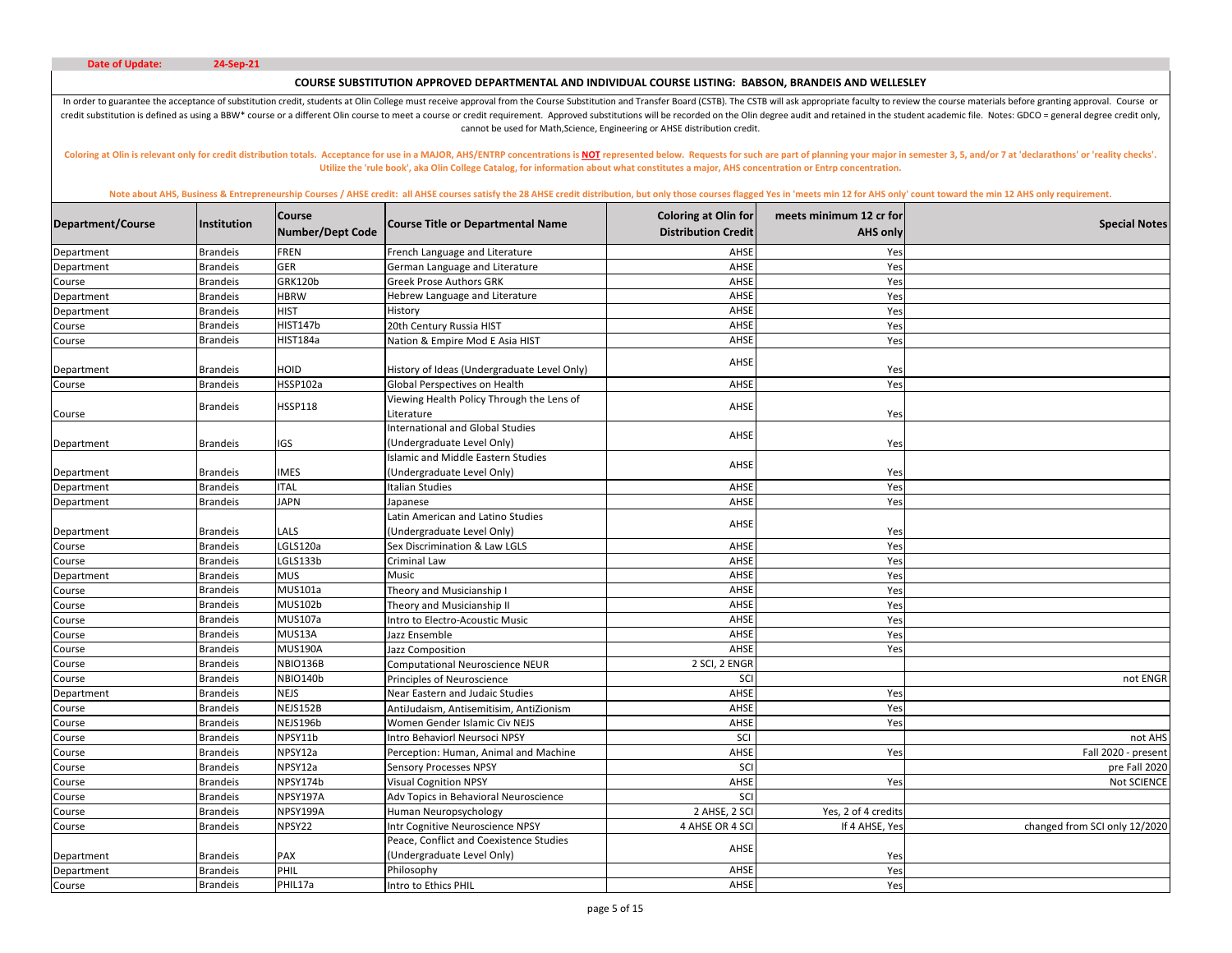# **COURSE SUBSTITUTION APPROVED DEPARTMENTAL AND INDIVIDUAL COURSE LISTING: BABSON, BRANDEIS AND WELLESLEY**

In order to guarantee the acceptance of substitution credit, students at Olin College must receive approval from the Course Substitution and Transfer Board (CSTB). The CSTB will ask appropriate faculty to review the course credit substitution is defined as using a BBW\* course or a different Olin course to meet a course or credit requirement. Approved substitutions will be recorded on the Olin degree audit and retained in the student academic cannot be used for Math,Science, Engineering or AHSE distribution credit.

Coloring at Olin is relevant only for credit distribution totals. Acceptance for use in a MAJOR, AHS/ENTRP concentrations is NOT represented below. Requests for such are part of planning your major in semester 3, 5, and/or **Utilize the 'rule book', aka Olin College Catalog, for information about what constitutes a major, AHS concentration or Entrp concentration.** 

| <b>Brandeis</b><br>PHIL23a<br>AHSE<br><b>Biomedical Ethics PHIL</b><br>Yes<br>Course<br>PHIL38B<br>AHSE<br><b>Brandeis</b><br>Philosophy of Mathematics PHIL<br>Yes<br>Course<br>PHIL67b<br>AHSE<br>Yes<br>Course<br><b>Brandeis</b><br>Contemp Continental Phil PHIL<br>PHIL71B<br>Foundations of American Pragmatism PHIL<br>AHSE<br><b>Brandeis</b><br>Yes<br>Course<br>PHIL78b<br>AHSE<br><b>Brandeis</b><br><b>Existentialism PHIL</b><br>Yes<br>Course<br>PHYS162a<br>Quantum Mechanics I PHYS<br>SCI<br><b>Brandeis</b><br>Course<br>PHYS30a<br>GDCO/R<br>Course<br><b>Brandeis</b><br><b>Electromagnetism PHYS</b><br>SCI<br>PHYS31a<br><b>Brandeis</b><br>Quantum Theory I<br>Course<br>POL<br>Politics<br>AHSE<br><b>Brandeis</b><br>Yes<br>Department<br>PSYC13<br><b>Brandeis</b><br>Perception PSYC<br>AHSE<br>Yes<br>Course<br>PSYC32A<br>AHSE<br><b>Brandeis</b><br>Abnormal Psychology<br>Yes<br>Course<br>Romance & Comparative Literature<br>AHSE<br><b>Brandeis</b><br>RECS<br>(Undergraduate Level Only)<br>Department<br>Yes<br>AHSE<br><b>REL</b><br>Religious Studies (Undergraduate Level Only)<br><b>Brandeis</b><br>Yes<br>Department<br>Russian and East European Studies Program<br>AHSE<br><b>Brandeis</b><br><b>RUS</b><br>(Undergraduate Level Only)<br>Department<br>Yes<br>Social Justice and Policy Program<br>AHSE<br>(Undergraduate Level Only)<br><b>SJSP</b><br><b>Brandeis</b><br>Department<br>Yes<br><b>SOC</b><br><b>Brandeis</b><br>AHSE<br>Yes<br>Sociology<br>Department<br>SOC175b<br>AHSE<br><b>Brandeis</b><br>Civic Environmentalism SOC<br>Yes<br>Course<br>SPAN105a<br><b>Brandeis</b><br>Inter Spanish Conversation SPAN<br>AHSE<br>Yes<br>Course<br>SPAN111b<br>AHSE<br><b>Brandeis</b><br>Intro Latin Amer Literature SPAN<br>Yes<br>Course<br>THA<br><b>Brandeis</b><br><b>Theater Arts</b><br>AHSE<br>Department<br>Yes<br><b>THA101c</b><br>AHSE<br>Yes<br><b>Brandeis</b><br><b>Stage Management THA</b><br>Course<br><b>THA231A</b><br><b>Brandeis</b><br>AHSE<br>Course<br>Drafting for Theater, Costumes: Part I<br>Yes<br><b>WMGS</b><br>Women's and Gender Studies<br>AHSE<br>Yes<br>Department<br><b>Brandeis</b><br>AHSE<br>Yes<br>Department<br><b>Brandeis</b><br>Comparative Literature<br><b>European Cultural Studies</b><br>AHSE<br>Department<br><b>Brandeis</b><br>Yes<br>German, Russian, and Asian Languages and<br>AHSE<br>Literature<br><b>Brandeis</b><br>Yes<br>Department<br><b>Brandeis</b><br>AHSE<br>Yes<br>Department<br>Linguistics<br>Medieval and Renaissance Studies<br>AHSE<br>(Undergraduate Level Only)<br>Department<br><b>Brandeis</b><br>Yes<br>Russian Language and Literature<br>AHSE<br><b>Brandeis</b><br>Yes<br>Department<br><b>Brandeis</b><br>AHSE<br>Spanish Language and Literature<br>Yes<br>Department<br>Yiddish (Undergraduate Level Only)<br>Department<br><b>Brandeis</b><br>AHSE<br>Yes<br>AHSE<br>Africana Studies Department<br>AFR<br>Yes<br>Wellesley<br>Department<br>AHSE<br><b>AMST</b><br>Wellesley<br>American Studies Interdepartmental Major<br>Yes<br>Department<br><b>ANTH</b><br>Wellesley<br><b>Anthropology Department</b><br>AHSE<br>Yes<br>Department<br><b>ANTH104</b><br>Wellesley<br>Intro Cultural Social Anthr ANTH<br>AHSE<br>Yes<br>Course | Department/Course | Institution | <b>Course</b><br><b>Number/Dept Code</b> | <b>Course Title or Departmental Name</b> | <b>Coloring at Olin for</b><br><b>Distribution Credit</b> | meets minimum 12 cr for<br><b>AHS only</b> | <b>Special Notes</b> |
|------------------------------------------------------------------------------------------------------------------------------------------------------------------------------------------------------------------------------------------------------------------------------------------------------------------------------------------------------------------------------------------------------------------------------------------------------------------------------------------------------------------------------------------------------------------------------------------------------------------------------------------------------------------------------------------------------------------------------------------------------------------------------------------------------------------------------------------------------------------------------------------------------------------------------------------------------------------------------------------------------------------------------------------------------------------------------------------------------------------------------------------------------------------------------------------------------------------------------------------------------------------------------------------------------------------------------------------------------------------------------------------------------------------------------------------------------------------------------------------------------------------------------------------------------------------------------------------------------------------------------------------------------------------------------------------------------------------------------------------------------------------------------------------------------------------------------------------------------------------------------------------------------------------------------------------------------------------------------------------------------------------------------------------------------------------------------------------------------------------------------------------------------------------------------------------------------------------------------------------------------------------------------------------------------------------------------------------------------------------------------------------------------------------------------------------------------------------------------------------------------------------------------------------------------------------------------------------------------------------------------------------------------------------------------------------------------------------------------------------------------------------------------------------------------------------------------------------------------------------------------------------------------------------------------------------------------------------------------------------------------------------------------------------------------------------------------------------------------------------------------------------------------------------------------------------------------------------------------------------------------------------------------------|-------------------|-------------|------------------------------------------|------------------------------------------|-----------------------------------------------------------|--------------------------------------------|----------------------|
|                                                                                                                                                                                                                                                                                                                                                                                                                                                                                                                                                                                                                                                                                                                                                                                                                                                                                                                                                                                                                                                                                                                                                                                                                                                                                                                                                                                                                                                                                                                                                                                                                                                                                                                                                                                                                                                                                                                                                                                                                                                                                                                                                                                                                                                                                                                                                                                                                                                                                                                                                                                                                                                                                                                                                                                                                                                                                                                                                                                                                                                                                                                                                                                                                                                                                    |                   |             |                                          |                                          |                                                           |                                            |                      |
|                                                                                                                                                                                                                                                                                                                                                                                                                                                                                                                                                                                                                                                                                                                                                                                                                                                                                                                                                                                                                                                                                                                                                                                                                                                                                                                                                                                                                                                                                                                                                                                                                                                                                                                                                                                                                                                                                                                                                                                                                                                                                                                                                                                                                                                                                                                                                                                                                                                                                                                                                                                                                                                                                                                                                                                                                                                                                                                                                                                                                                                                                                                                                                                                                                                                                    |                   |             |                                          |                                          |                                                           |                                            |                      |
|                                                                                                                                                                                                                                                                                                                                                                                                                                                                                                                                                                                                                                                                                                                                                                                                                                                                                                                                                                                                                                                                                                                                                                                                                                                                                                                                                                                                                                                                                                                                                                                                                                                                                                                                                                                                                                                                                                                                                                                                                                                                                                                                                                                                                                                                                                                                                                                                                                                                                                                                                                                                                                                                                                                                                                                                                                                                                                                                                                                                                                                                                                                                                                                                                                                                                    |                   |             |                                          |                                          |                                                           |                                            |                      |
|                                                                                                                                                                                                                                                                                                                                                                                                                                                                                                                                                                                                                                                                                                                                                                                                                                                                                                                                                                                                                                                                                                                                                                                                                                                                                                                                                                                                                                                                                                                                                                                                                                                                                                                                                                                                                                                                                                                                                                                                                                                                                                                                                                                                                                                                                                                                                                                                                                                                                                                                                                                                                                                                                                                                                                                                                                                                                                                                                                                                                                                                                                                                                                                                                                                                                    |                   |             |                                          |                                          |                                                           |                                            |                      |
|                                                                                                                                                                                                                                                                                                                                                                                                                                                                                                                                                                                                                                                                                                                                                                                                                                                                                                                                                                                                                                                                                                                                                                                                                                                                                                                                                                                                                                                                                                                                                                                                                                                                                                                                                                                                                                                                                                                                                                                                                                                                                                                                                                                                                                                                                                                                                                                                                                                                                                                                                                                                                                                                                                                                                                                                                                                                                                                                                                                                                                                                                                                                                                                                                                                                                    |                   |             |                                          |                                          |                                                           |                                            |                      |
|                                                                                                                                                                                                                                                                                                                                                                                                                                                                                                                                                                                                                                                                                                                                                                                                                                                                                                                                                                                                                                                                                                                                                                                                                                                                                                                                                                                                                                                                                                                                                                                                                                                                                                                                                                                                                                                                                                                                                                                                                                                                                                                                                                                                                                                                                                                                                                                                                                                                                                                                                                                                                                                                                                                                                                                                                                                                                                                                                                                                                                                                                                                                                                                                                                                                                    |                   |             |                                          |                                          |                                                           |                                            |                      |
|                                                                                                                                                                                                                                                                                                                                                                                                                                                                                                                                                                                                                                                                                                                                                                                                                                                                                                                                                                                                                                                                                                                                                                                                                                                                                                                                                                                                                                                                                                                                                                                                                                                                                                                                                                                                                                                                                                                                                                                                                                                                                                                                                                                                                                                                                                                                                                                                                                                                                                                                                                                                                                                                                                                                                                                                                                                                                                                                                                                                                                                                                                                                                                                                                                                                                    |                   |             |                                          |                                          |                                                           |                                            |                      |
|                                                                                                                                                                                                                                                                                                                                                                                                                                                                                                                                                                                                                                                                                                                                                                                                                                                                                                                                                                                                                                                                                                                                                                                                                                                                                                                                                                                                                                                                                                                                                                                                                                                                                                                                                                                                                                                                                                                                                                                                                                                                                                                                                                                                                                                                                                                                                                                                                                                                                                                                                                                                                                                                                                                                                                                                                                                                                                                                                                                                                                                                                                                                                                                                                                                                                    |                   |             |                                          |                                          |                                                           |                                            |                      |
|                                                                                                                                                                                                                                                                                                                                                                                                                                                                                                                                                                                                                                                                                                                                                                                                                                                                                                                                                                                                                                                                                                                                                                                                                                                                                                                                                                                                                                                                                                                                                                                                                                                                                                                                                                                                                                                                                                                                                                                                                                                                                                                                                                                                                                                                                                                                                                                                                                                                                                                                                                                                                                                                                                                                                                                                                                                                                                                                                                                                                                                                                                                                                                                                                                                                                    |                   |             |                                          |                                          |                                                           |                                            |                      |
|                                                                                                                                                                                                                                                                                                                                                                                                                                                                                                                                                                                                                                                                                                                                                                                                                                                                                                                                                                                                                                                                                                                                                                                                                                                                                                                                                                                                                                                                                                                                                                                                                                                                                                                                                                                                                                                                                                                                                                                                                                                                                                                                                                                                                                                                                                                                                                                                                                                                                                                                                                                                                                                                                                                                                                                                                                                                                                                                                                                                                                                                                                                                                                                                                                                                                    |                   |             |                                          |                                          |                                                           |                                            |                      |
|                                                                                                                                                                                                                                                                                                                                                                                                                                                                                                                                                                                                                                                                                                                                                                                                                                                                                                                                                                                                                                                                                                                                                                                                                                                                                                                                                                                                                                                                                                                                                                                                                                                                                                                                                                                                                                                                                                                                                                                                                                                                                                                                                                                                                                                                                                                                                                                                                                                                                                                                                                                                                                                                                                                                                                                                                                                                                                                                                                                                                                                                                                                                                                                                                                                                                    |                   |             |                                          |                                          |                                                           |                                            |                      |
|                                                                                                                                                                                                                                                                                                                                                                                                                                                                                                                                                                                                                                                                                                                                                                                                                                                                                                                                                                                                                                                                                                                                                                                                                                                                                                                                                                                                                                                                                                                                                                                                                                                                                                                                                                                                                                                                                                                                                                                                                                                                                                                                                                                                                                                                                                                                                                                                                                                                                                                                                                                                                                                                                                                                                                                                                                                                                                                                                                                                                                                                                                                                                                                                                                                                                    |                   |             |                                          |                                          |                                                           |                                            |                      |
|                                                                                                                                                                                                                                                                                                                                                                                                                                                                                                                                                                                                                                                                                                                                                                                                                                                                                                                                                                                                                                                                                                                                                                                                                                                                                                                                                                                                                                                                                                                                                                                                                                                                                                                                                                                                                                                                                                                                                                                                                                                                                                                                                                                                                                                                                                                                                                                                                                                                                                                                                                                                                                                                                                                                                                                                                                                                                                                                                                                                                                                                                                                                                                                                                                                                                    |                   |             |                                          |                                          |                                                           |                                            |                      |
|                                                                                                                                                                                                                                                                                                                                                                                                                                                                                                                                                                                                                                                                                                                                                                                                                                                                                                                                                                                                                                                                                                                                                                                                                                                                                                                                                                                                                                                                                                                                                                                                                                                                                                                                                                                                                                                                                                                                                                                                                                                                                                                                                                                                                                                                                                                                                                                                                                                                                                                                                                                                                                                                                                                                                                                                                                                                                                                                                                                                                                                                                                                                                                                                                                                                                    |                   |             |                                          |                                          |                                                           |                                            |                      |
|                                                                                                                                                                                                                                                                                                                                                                                                                                                                                                                                                                                                                                                                                                                                                                                                                                                                                                                                                                                                                                                                                                                                                                                                                                                                                                                                                                                                                                                                                                                                                                                                                                                                                                                                                                                                                                                                                                                                                                                                                                                                                                                                                                                                                                                                                                                                                                                                                                                                                                                                                                                                                                                                                                                                                                                                                                                                                                                                                                                                                                                                                                                                                                                                                                                                                    |                   |             |                                          |                                          |                                                           |                                            |                      |
|                                                                                                                                                                                                                                                                                                                                                                                                                                                                                                                                                                                                                                                                                                                                                                                                                                                                                                                                                                                                                                                                                                                                                                                                                                                                                                                                                                                                                                                                                                                                                                                                                                                                                                                                                                                                                                                                                                                                                                                                                                                                                                                                                                                                                                                                                                                                                                                                                                                                                                                                                                                                                                                                                                                                                                                                                                                                                                                                                                                                                                                                                                                                                                                                                                                                                    |                   |             |                                          |                                          |                                                           |                                            |                      |
|                                                                                                                                                                                                                                                                                                                                                                                                                                                                                                                                                                                                                                                                                                                                                                                                                                                                                                                                                                                                                                                                                                                                                                                                                                                                                                                                                                                                                                                                                                                                                                                                                                                                                                                                                                                                                                                                                                                                                                                                                                                                                                                                                                                                                                                                                                                                                                                                                                                                                                                                                                                                                                                                                                                                                                                                                                                                                                                                                                                                                                                                                                                                                                                                                                                                                    |                   |             |                                          |                                          |                                                           |                                            |                      |
|                                                                                                                                                                                                                                                                                                                                                                                                                                                                                                                                                                                                                                                                                                                                                                                                                                                                                                                                                                                                                                                                                                                                                                                                                                                                                                                                                                                                                                                                                                                                                                                                                                                                                                                                                                                                                                                                                                                                                                                                                                                                                                                                                                                                                                                                                                                                                                                                                                                                                                                                                                                                                                                                                                                                                                                                                                                                                                                                                                                                                                                                                                                                                                                                                                                                                    |                   |             |                                          |                                          |                                                           |                                            |                      |
|                                                                                                                                                                                                                                                                                                                                                                                                                                                                                                                                                                                                                                                                                                                                                                                                                                                                                                                                                                                                                                                                                                                                                                                                                                                                                                                                                                                                                                                                                                                                                                                                                                                                                                                                                                                                                                                                                                                                                                                                                                                                                                                                                                                                                                                                                                                                                                                                                                                                                                                                                                                                                                                                                                                                                                                                                                                                                                                                                                                                                                                                                                                                                                                                                                                                                    |                   |             |                                          |                                          |                                                           |                                            |                      |
|                                                                                                                                                                                                                                                                                                                                                                                                                                                                                                                                                                                                                                                                                                                                                                                                                                                                                                                                                                                                                                                                                                                                                                                                                                                                                                                                                                                                                                                                                                                                                                                                                                                                                                                                                                                                                                                                                                                                                                                                                                                                                                                                                                                                                                                                                                                                                                                                                                                                                                                                                                                                                                                                                                                                                                                                                                                                                                                                                                                                                                                                                                                                                                                                                                                                                    |                   |             |                                          |                                          |                                                           |                                            |                      |
|                                                                                                                                                                                                                                                                                                                                                                                                                                                                                                                                                                                                                                                                                                                                                                                                                                                                                                                                                                                                                                                                                                                                                                                                                                                                                                                                                                                                                                                                                                                                                                                                                                                                                                                                                                                                                                                                                                                                                                                                                                                                                                                                                                                                                                                                                                                                                                                                                                                                                                                                                                                                                                                                                                                                                                                                                                                                                                                                                                                                                                                                                                                                                                                                                                                                                    |                   |             |                                          |                                          |                                                           |                                            |                      |
|                                                                                                                                                                                                                                                                                                                                                                                                                                                                                                                                                                                                                                                                                                                                                                                                                                                                                                                                                                                                                                                                                                                                                                                                                                                                                                                                                                                                                                                                                                                                                                                                                                                                                                                                                                                                                                                                                                                                                                                                                                                                                                                                                                                                                                                                                                                                                                                                                                                                                                                                                                                                                                                                                                                                                                                                                                                                                                                                                                                                                                                                                                                                                                                                                                                                                    |                   |             |                                          |                                          |                                                           |                                            |                      |
|                                                                                                                                                                                                                                                                                                                                                                                                                                                                                                                                                                                                                                                                                                                                                                                                                                                                                                                                                                                                                                                                                                                                                                                                                                                                                                                                                                                                                                                                                                                                                                                                                                                                                                                                                                                                                                                                                                                                                                                                                                                                                                                                                                                                                                                                                                                                                                                                                                                                                                                                                                                                                                                                                                                                                                                                                                                                                                                                                                                                                                                                                                                                                                                                                                                                                    |                   |             |                                          |                                          |                                                           |                                            |                      |
|                                                                                                                                                                                                                                                                                                                                                                                                                                                                                                                                                                                                                                                                                                                                                                                                                                                                                                                                                                                                                                                                                                                                                                                                                                                                                                                                                                                                                                                                                                                                                                                                                                                                                                                                                                                                                                                                                                                                                                                                                                                                                                                                                                                                                                                                                                                                                                                                                                                                                                                                                                                                                                                                                                                                                                                                                                                                                                                                                                                                                                                                                                                                                                                                                                                                                    |                   |             |                                          |                                          |                                                           |                                            |                      |
|                                                                                                                                                                                                                                                                                                                                                                                                                                                                                                                                                                                                                                                                                                                                                                                                                                                                                                                                                                                                                                                                                                                                                                                                                                                                                                                                                                                                                                                                                                                                                                                                                                                                                                                                                                                                                                                                                                                                                                                                                                                                                                                                                                                                                                                                                                                                                                                                                                                                                                                                                                                                                                                                                                                                                                                                                                                                                                                                                                                                                                                                                                                                                                                                                                                                                    |                   |             |                                          |                                          |                                                           |                                            |                      |
|                                                                                                                                                                                                                                                                                                                                                                                                                                                                                                                                                                                                                                                                                                                                                                                                                                                                                                                                                                                                                                                                                                                                                                                                                                                                                                                                                                                                                                                                                                                                                                                                                                                                                                                                                                                                                                                                                                                                                                                                                                                                                                                                                                                                                                                                                                                                                                                                                                                                                                                                                                                                                                                                                                                                                                                                                                                                                                                                                                                                                                                                                                                                                                                                                                                                                    |                   |             |                                          |                                          |                                                           |                                            |                      |
|                                                                                                                                                                                                                                                                                                                                                                                                                                                                                                                                                                                                                                                                                                                                                                                                                                                                                                                                                                                                                                                                                                                                                                                                                                                                                                                                                                                                                                                                                                                                                                                                                                                                                                                                                                                                                                                                                                                                                                                                                                                                                                                                                                                                                                                                                                                                                                                                                                                                                                                                                                                                                                                                                                                                                                                                                                                                                                                                                                                                                                                                                                                                                                                                                                                                                    |                   |             |                                          |                                          |                                                           |                                            |                      |
|                                                                                                                                                                                                                                                                                                                                                                                                                                                                                                                                                                                                                                                                                                                                                                                                                                                                                                                                                                                                                                                                                                                                                                                                                                                                                                                                                                                                                                                                                                                                                                                                                                                                                                                                                                                                                                                                                                                                                                                                                                                                                                                                                                                                                                                                                                                                                                                                                                                                                                                                                                                                                                                                                                                                                                                                                                                                                                                                                                                                                                                                                                                                                                                                                                                                                    |                   |             |                                          |                                          |                                                           |                                            |                      |
|                                                                                                                                                                                                                                                                                                                                                                                                                                                                                                                                                                                                                                                                                                                                                                                                                                                                                                                                                                                                                                                                                                                                                                                                                                                                                                                                                                                                                                                                                                                                                                                                                                                                                                                                                                                                                                                                                                                                                                                                                                                                                                                                                                                                                                                                                                                                                                                                                                                                                                                                                                                                                                                                                                                                                                                                                                                                                                                                                                                                                                                                                                                                                                                                                                                                                    |                   |             |                                          |                                          |                                                           |                                            |                      |
|                                                                                                                                                                                                                                                                                                                                                                                                                                                                                                                                                                                                                                                                                                                                                                                                                                                                                                                                                                                                                                                                                                                                                                                                                                                                                                                                                                                                                                                                                                                                                                                                                                                                                                                                                                                                                                                                                                                                                                                                                                                                                                                                                                                                                                                                                                                                                                                                                                                                                                                                                                                                                                                                                                                                                                                                                                                                                                                                                                                                                                                                                                                                                                                                                                                                                    |                   |             |                                          |                                          |                                                           |                                            |                      |
|                                                                                                                                                                                                                                                                                                                                                                                                                                                                                                                                                                                                                                                                                                                                                                                                                                                                                                                                                                                                                                                                                                                                                                                                                                                                                                                                                                                                                                                                                                                                                                                                                                                                                                                                                                                                                                                                                                                                                                                                                                                                                                                                                                                                                                                                                                                                                                                                                                                                                                                                                                                                                                                                                                                                                                                                                                                                                                                                                                                                                                                                                                                                                                                                                                                                                    |                   |             |                                          |                                          |                                                           |                                            |                      |
|                                                                                                                                                                                                                                                                                                                                                                                                                                                                                                                                                                                                                                                                                                                                                                                                                                                                                                                                                                                                                                                                                                                                                                                                                                                                                                                                                                                                                                                                                                                                                                                                                                                                                                                                                                                                                                                                                                                                                                                                                                                                                                                                                                                                                                                                                                                                                                                                                                                                                                                                                                                                                                                                                                                                                                                                                                                                                                                                                                                                                                                                                                                                                                                                                                                                                    |                   |             |                                          |                                          |                                                           |                                            |                      |
|                                                                                                                                                                                                                                                                                                                                                                                                                                                                                                                                                                                                                                                                                                                                                                                                                                                                                                                                                                                                                                                                                                                                                                                                                                                                                                                                                                                                                                                                                                                                                                                                                                                                                                                                                                                                                                                                                                                                                                                                                                                                                                                                                                                                                                                                                                                                                                                                                                                                                                                                                                                                                                                                                                                                                                                                                                                                                                                                                                                                                                                                                                                                                                                                                                                                                    |                   |             |                                          |                                          |                                                           |                                            |                      |
|                                                                                                                                                                                                                                                                                                                                                                                                                                                                                                                                                                                                                                                                                                                                                                                                                                                                                                                                                                                                                                                                                                                                                                                                                                                                                                                                                                                                                                                                                                                                                                                                                                                                                                                                                                                                                                                                                                                                                                                                                                                                                                                                                                                                                                                                                                                                                                                                                                                                                                                                                                                                                                                                                                                                                                                                                                                                                                                                                                                                                                                                                                                                                                                                                                                                                    |                   |             |                                          |                                          |                                                           |                                            |                      |
|                                                                                                                                                                                                                                                                                                                                                                                                                                                                                                                                                                                                                                                                                                                                                                                                                                                                                                                                                                                                                                                                                                                                                                                                                                                                                                                                                                                                                                                                                                                                                                                                                                                                                                                                                                                                                                                                                                                                                                                                                                                                                                                                                                                                                                                                                                                                                                                                                                                                                                                                                                                                                                                                                                                                                                                                                                                                                                                                                                                                                                                                                                                                                                                                                                                                                    |                   |             |                                          |                                          |                                                           |                                            |                      |
|                                                                                                                                                                                                                                                                                                                                                                                                                                                                                                                                                                                                                                                                                                                                                                                                                                                                                                                                                                                                                                                                                                                                                                                                                                                                                                                                                                                                                                                                                                                                                                                                                                                                                                                                                                                                                                                                                                                                                                                                                                                                                                                                                                                                                                                                                                                                                                                                                                                                                                                                                                                                                                                                                                                                                                                                                                                                                                                                                                                                                                                                                                                                                                                                                                                                                    |                   |             |                                          |                                          |                                                           |                                            |                      |
|                                                                                                                                                                                                                                                                                                                                                                                                                                                                                                                                                                                                                                                                                                                                                                                                                                                                                                                                                                                                                                                                                                                                                                                                                                                                                                                                                                                                                                                                                                                                                                                                                                                                                                                                                                                                                                                                                                                                                                                                                                                                                                                                                                                                                                                                                                                                                                                                                                                                                                                                                                                                                                                                                                                                                                                                                                                                                                                                                                                                                                                                                                                                                                                                                                                                                    | Course            | Wellesley   | <b>ANTH209</b>                           | Forensic Anthropology ANTH               | AHSE                                                      | Yes                                        |                      |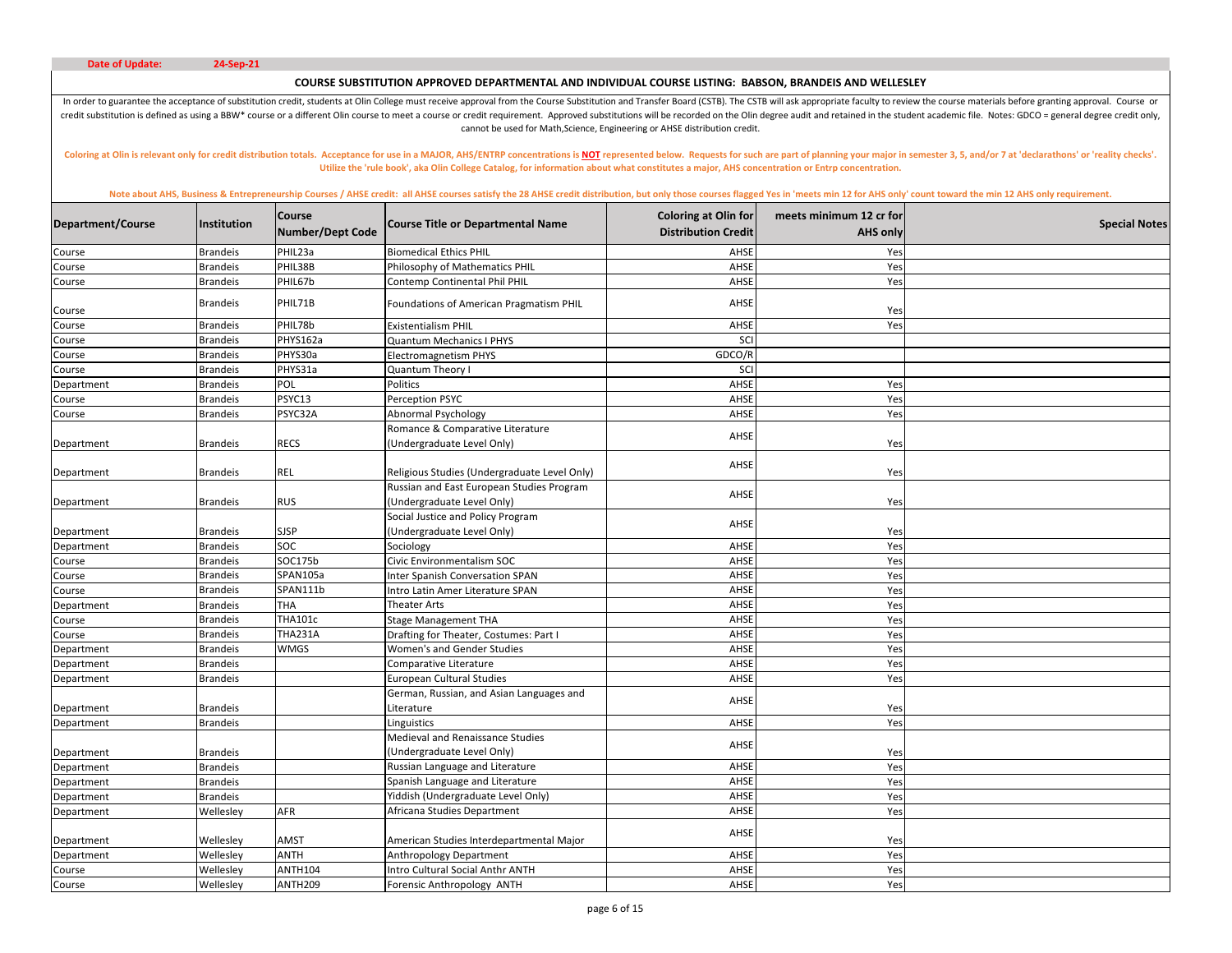# **COURSE SUBSTITUTION APPROVED DEPARTMENTAL AND INDIVIDUAL COURSE LISTING: BABSON, BRANDEIS AND WELLESLEY**

In order to guarantee the acceptance of substitution credit, students at Olin College must receive approval from the Course Substitution and Transfer Board (CSTB). The CSTB will ask appropriate faculty to review the course credit substitution is defined as using a BBW\* course or a different Olin course to meet a course or credit requirement. Approved substitutions will be recorded on the Olin degree audit and retained in the student academic cannot be used for Math,Science, Engineering or AHSE distribution credit.

Coloring at Olin is relevant only for credit distribution totals. Acceptance for use in a MAJOR, AHS/ENTRP concentrations is NOT represented below. Requests for such are part of planning your major in semester 3, 5, and/or **Utilize the 'rule book', aka Olin College Catalog, for information about what constitutes a major, AHS concentration or Entrp concentration.** 

| Department/Course | Institution | <b>Course</b><br><b>Number/Dept Code</b> | <b>Course Title or Departmental Name</b>          | <b>Coloring at Olin for</b><br><b>Distribution Credit</b> | meets minimum 12 cr for<br><b>AHS only</b> | <b>Special Notes</b>                                                  |
|-------------------|-------------|------------------------------------------|---------------------------------------------------|-----------------------------------------------------------|--------------------------------------------|-----------------------------------------------------------------------|
| Course            | Wellesley   | <b>ANTH251</b>                           | <b>Cultures of Cancer ANTH</b>                    | AHSE                                                      | Yes                                        |                                                                       |
| Course            | Wellesley   | <b>ANTH301</b>                           | Hist & Theory of Anthroplgy ANTH                  | AHSE                                                      | Yes                                        |                                                                       |
| Department        | Wellesley   | ARAB                                     | Arabic                                            | AHSE                                                      | Yes                                        |                                                                       |
| Course            | Wellesley   | ARB202                                   | ntermediate Arabic ARB                            | AHSE                                                      | Yes                                        |                                                                       |
|                   |             |                                          |                                                   | AHSE                                                      |                                            |                                                                       |
| Department        | Wellesley   | ARTH or ARTS                             | Art Department (Art History and Art Studio)       |                                                           | Yes                                        |                                                                       |
| Course            | Wellesley   | <b>ARTH200</b>                           | Architecture and Urban Form ARTH                  | AHSE                                                      | Yes                                        |                                                                       |
| Course            | Wellesley   | ARTH223                                  | Arts of France ARTH                               | AHSE                                                      | Yes                                        |                                                                       |
| Course            | Wellesley   | ARTH238                                  | Art Arch & Cult-PreCong AmerARTH                  | AHSE                                                      | Yes                                        |                                                                       |
| Course            | Wellesley   | <b>ARTS105</b>                           | Drawing 1 ARTS                                    | AHSE                                                      | Yes                                        |                                                                       |
| Course            | Wellesley   | ARTS109                                  | Basic 2D Design ARTS                              | AHSE                                                      | Yes                                        |                                                                       |
| Course            | Wellesley   | <b>ARTS113</b>                           | <b>Basic 3D Design ARTS</b>                       | AHSE                                                      | Yes                                        |                                                                       |
| Course            | Wellesley   | ARTS165                                  | Intro Video Production ARTS                       | AHSE                                                      | Yes                                        |                                                                       |
| Course            | Wellesley   | <b>ARTS207</b>                           | Sculpture 1 ARTS                                  | AHSE                                                      | Yes                                        |                                                                       |
| Course            | Wellesley   | <b>ARTS218</b>                           | Intro Painting ARTS                               | AHSE                                                      | Yes                                        |                                                                       |
| Course            | Wellesley   | ARTS219                                  | <b>Introductory Print Methods ARTS</b>            | AHSE                                                      | Yes                                        |                                                                       |
| Course            | Wellesley   | <b>ARTS220</b>                           | Print Meth:Intaglio/Relief ARTS                   | AHSE                                                      | Yes                                        |                                                                       |
| Course            | Wellesley   | <b>ARTS221</b>                           | <b>Digital Imaging ARTS</b>                       | AHSE                                                      | Yes                                        |                                                                       |
| Course            | Wellesley   | <b>ARTS255</b>                           | Dynamic Interface Design                          | AHSE                                                      | Yes                                        |                                                                       |
| Course            | Wellesley   | <b>ARTS265</b>                           | <b>Intermed Video Production ARTS</b>             | AHSE                                                      | Yes                                        |                                                                       |
| Course            | Wellesley   | ARTS313                                  | Virtual Form ARTS                                 | AHSE                                                      | Yes                                        |                                                                       |
| Course            | Wellesley   | ARTS314                                  | <b>Advanced Drawing ARTS</b>                      | AHSE                                                      | Yes                                        |                                                                       |
| Course            | Wellesley   | <b>ARTS317</b>                           | Sem: Topics in Visual Arts ARTS                   | AHSE                                                      | Yes                                        |                                                                       |
| Course            | Wellesley   | ASTR100                                  | Life in the Universe ASTR                         | GDCO                                                      |                                            |                                                                       |
| Course            | Wellesley   | ASTR101                                  | Stars Galaxies Cosmol w/lab ASTR                  | GDCO                                                      |                                            | no longer offered                                                     |
| Course            | Wellesley   | ASTR107                                  | Exploring the Cosmos: Intro Astronomy with<br>Lab | SCI                                                       |                                            | available for Olin 1st and 2nd years                                  |
| Course            | Wellesley   | ASTR110                                  | Fundamentals of Astron w/lab ASTR                 | GDCO                                                      |                                            | no longer offered                                                     |
| Course            | Wellesley   | ASTR200                                  | <b>Exoplanetary Systems</b>                       | SCI                                                       |                                            | Requires ASTR 107 or extensive telescope experience.                  |
| Course            | Wellesley   | <b>ASTR202</b>                           | Hands-on Planetary Exploration w/ Lab             | SCI                                                       |                                            | Olin students automatically meet prerequisites.                       |
| Course            | Wellesley   | ASTR203                                  | Planetary Gelogy and Geophysics                   | SCI                                                       |                                            | May be possible for Olin students to enroll without<br>prerequisites. |
| Course            | Wellesley   | <b>ASTR206</b>                           | Astronomical Techniques w/ Lab                    | SCI                                                       |                                            | Requires ASTR 107 or extensive telescope experience.                  |
| Course            | Wellesley   | ASTR210                                  | Cosmology: 13.7 Billion Years and Counting        | SCI                                                       |                                            | May be possible for Olin students to enroll without<br>prerequisites. |
| Course            | Wellesley   | ASTR223                                  | Planetary Atmospheres and Climates                | SCI                                                       |                                            | May be possible for Olin students to enroll without<br>prerequisites. |
| Course            | Wellesley   | <b>ASTR303</b>                           | Adv Planetary Geology and Geophysics              | SCI                                                       |                                            |                                                                       |
| Course            | Wellesley   | <b>ASTR304</b>                           | Adv Experimental Techniques                       | SCI                                                       |                                            |                                                                       |
| Course            | Wellesley   | ASTR311                                  | <b>Advanced Astrophycis</b>                       | SCI                                                       |                                            |                                                                       |
| Course            | Wellesley   | <b>BISC107</b>                           | <b>Biotechnology BISC</b>                         | GDCO                                                      |                                            |                                                                       |
| Course            | Wellesley   | <b>BISC108</b>                           | Horticulture BISC                                 | GDCO                                                      |                                            |                                                                       |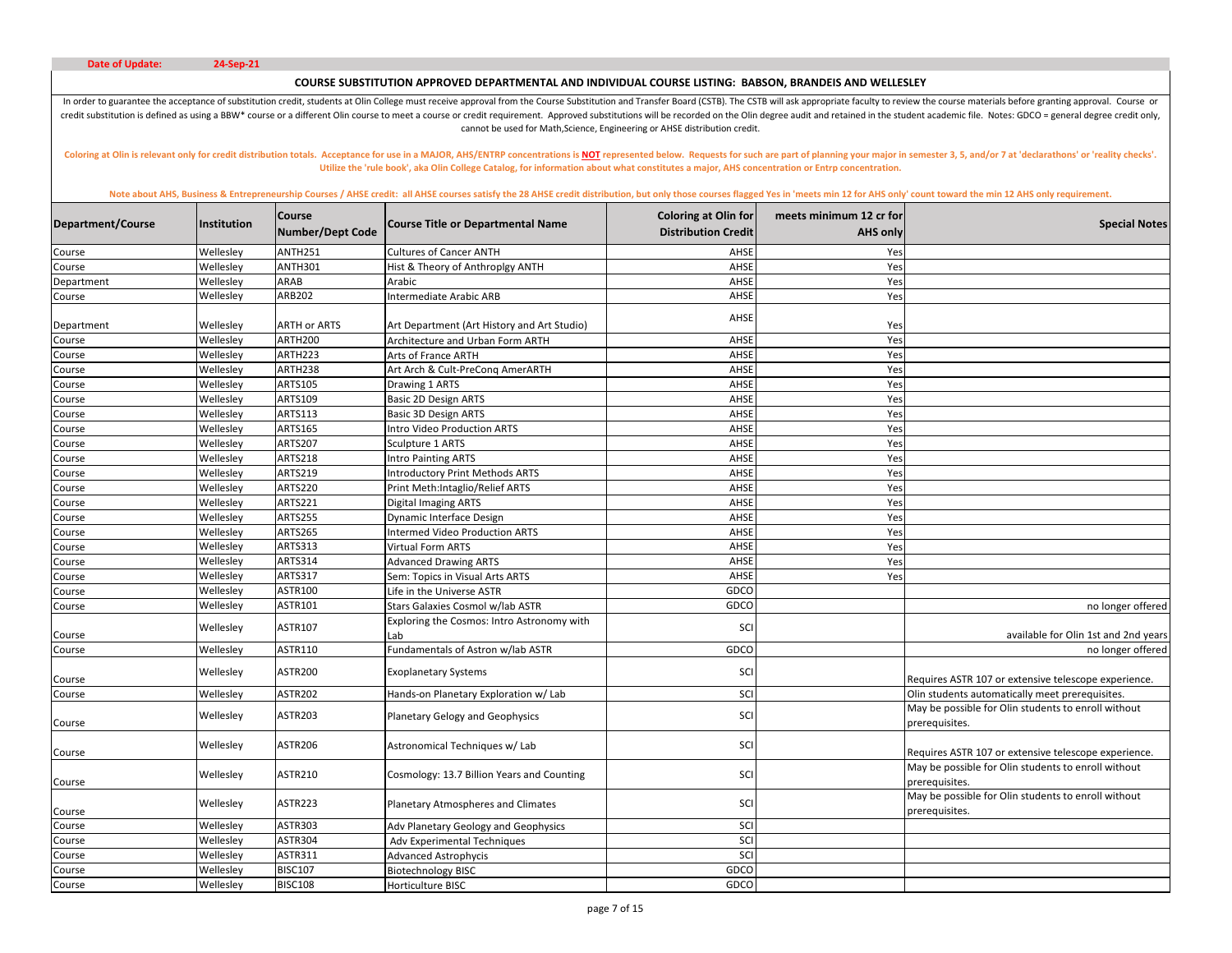# **COURSE SUBSTITUTION APPROVED DEPARTMENTAL AND INDIVIDUAL COURSE LISTING: BABSON, BRANDEIS AND WELLESLEY**

In order to guarantee the acceptance of substitution credit, students at Olin College must receive approval from the Course Substitution and Transfer Board (CSTB). The CSTB will ask appropriate faculty to review the course credit substitution is defined as using a BBW\* course or a different Olin course to meet a course or credit requirement. Approved substitutions will be recorded on the Olin degree audit and retained in the student academic cannot be used for Math,Science, Engineering or AHSE distribution credit.

Coloring at Olin is relevant only for credit distribution totals. Acceptance for use in a MAJOR, AHS/ENTRP concentrations is NOT represented below. Requests for such are part of planning your major in semester 3, 5, and/or **Utilize the 'rule book', aka Olin College Catalog, for information about what constitutes a major, AHS concentration or Entrp concentration.** 

| Department/Course | Institution | <b>Course</b><br><b>Number/Dept Code</b> | <b>Course Title or Departmental Name</b>                                                                   | <b>Coloring at Olin for</b><br><b>Distribution Credit</b> | meets minimum 12 cr for<br><b>AHS only</b> | <b>Special Notes</b>                                                        |
|-------------------|-------------|------------------------------------------|------------------------------------------------------------------------------------------------------------|-----------------------------------------------------------|--------------------------------------------|-----------------------------------------------------------------------------|
| Course            | Wellesley   | <b>BISC109</b>                           | Human Biology with Lab BISC                                                                                | GDCO                                                      |                                            |                                                                             |
| Course            | Wellesley   | <b>BISC110</b>                           | Introductory Cell Biology w/lab BISC                                                                       | SCI                                                       |                                            | recolored Nov 2015                                                          |
| Course            | Wellesley   | <b>BISC111</b>                           | ntro Organismal Bio w/ Lab BISC                                                                            | GDCO                                                      |                                            |                                                                             |
| Course            | Wellesley   | <b>BISC203</b>                           | Comparative Physiology and Anatomy of<br>Vertebrates                                                       | SCI                                                       |                                            |                                                                             |
| Course            | Wellesley   | BISC213                                  | <b>Bio Brain and Behavior BISC</b>                                                                         | SCI                                                       |                                            |                                                                             |
| Course            | Wellesley   | <b>BISC219</b>                           | Genetics                                                                                                   | SCI                                                       |                                            |                                                                             |
| Course            | Wellesley   | <b>BISC220</b>                           | <b>Cellular Physiology BISC</b>                                                                            | SCI                                                       |                                            |                                                                             |
| Course            | Wellesley   | <b>BISC303</b>                           | <b>Bioinformatics BISC</b>                                                                                 | 2 ENGR, 1 SCI                                             |                                            |                                                                             |
| Course            | Wellesley   | <b>BISC307</b>                           | Ecosystems Ecology w/ lab                                                                                  | SCI                                                       |                                            |                                                                             |
| Course            | Wellesley   | <b>BISC318</b>                           | From Genes to Populations BISC                                                                             | SCI                                                       |                                            |                                                                             |
| Course            | Wellesley   | <b>BISC331</b>                           | Cancer Genomics                                                                                            | SCI                                                       |                                            |                                                                             |
| Course            | Wellesley   | BISC335                                  | Cellular and Molecular Mechanisms of Disease                                                               | SCI                                                       |                                            |                                                                             |
| Department        | Wellesley   | CAMS                                     | Cinema and Media Studies Interdepartmental<br>Major                                                        | AHSE                                                      | Yes                                        |                                                                             |
| Course            | Wellesley   | <b>CHEM101</b>                           | $\Omega$                                                                                                   | GDCO                                                      |                                            |                                                                             |
| Course            | Wellesley   | <b>CHEM102</b>                           |                                                                                                            | GDCO                                                      |                                            |                                                                             |
| Course            | Wellesley   | <b>CHEM105</b>                           | Fundamentals of Chemistry w/ Lab                                                                           | SCI                                                       |                                            |                                                                             |
| Course            | Wellesley   | <b>CHEM120</b>                           | Intensive Intro Chem w/ Lab CHEM                                                                           | SCI                                                       |                                            |                                                                             |
| Course            | Wellesley   | CHEM205                                  | Chemical Anal&Equilib w/lab CHEM                                                                           | SCI                                                       |                                            |                                                                             |
| Course            | Wellesley   | <b>CHEM211</b>                           | Organic Chemistry I w/ Lab CHEM                                                                            | SCI                                                       |                                            |                                                                             |
| Course            | Wellesley   | <b>CHEM212</b>                           | Organic Chemistry II w/ lab CHEM                                                                           | SCI                                                       |                                            |                                                                             |
| Course            | Wellesley   | CHEM220                                  | Principles of Biochemistry                                                                                 | SCI                                                       |                                            |                                                                             |
| Course            | Wellesley   | CHEM223                                  | Fundamentals of Biochemistry: Understanding<br>the Physical Principles of Biochemistry and the<br>Molecule | SCI                                                       |                                            |                                                                             |
| Course            | Wellesley   | CHEM231                                  | Physical Chemistry I w/ lab CHEM                                                                           | SCI                                                       |                                            |                                                                             |
| Department        | Wellesley   | CHIN                                     | <b>Chinese Department</b>                                                                                  | AHSE                                                      | Yes                                        |                                                                             |
| Department        | Wellesley   | <b>CHIN</b>                              | Chinese Studies Interdepartmental Major                                                                    | AHSE                                                      | Yes                                        |                                                                             |
| Course            | Wellesley   | CHIN101                                  | <b>Beginning Chinese CHIN</b>                                                                              | AHSE                                                      | Yes                                        |                                                                             |
| Course            | Wellesley   | <b>CHIN208</b>                           | 20th Century Chinese Lit CHIN                                                                              | AHSE                                                      | Yes                                        |                                                                             |
| Department        | Wellesley   | <b>CLCV</b>                              | Classical Studies Department CLCV                                                                          | AHSE                                                      | Yes                                        |                                                                             |
| Course            | Wellesley   | <b>CLCV 214</b>                          | Bronze Age Aegean Archaeology                                                                              | AHSE                                                      | Yes                                        |                                                                             |
| Course            | Wellesley   | <b>CLCV102</b>                           | <b>Uncovering Ancient World CLCV</b>                                                                       | AHSE                                                      | Yes                                        |                                                                             |
| Course            | Wellesley   | CLCV230                                  | War: from Troy to Baghdad CLCV                                                                             | AHSE                                                      | Yes                                        |                                                                             |
| Course            | Wellesley   | CLCV236                                  | Greek and Roman Religion CLCV                                                                              | AHSE                                                      | Yes                                        |                                                                             |
| Course            | Wellesley   | <b>CLCV240</b>                           | Romans Jews Chrtns-Rome Emp CLCV                                                                           | AHSE                                                      | Yes                                        |                                                                             |
| Department        | Wellesley   | <b>CPLT</b>                              | Comparative Literature Structured Individual<br>Major                                                      | AHSE                                                      | Yes                                        |                                                                             |
| Course            | Wellesley   | CS215                                    | Multimedia Design and Programming                                                                          | <b>ENGR</b>                                               |                                            |                                                                             |
| Course            | Wellesley   | CS230                                    | Data Structures                                                                                            | <b>ENGR</b>                                               |                                            | <b>CAUTION: NOT Recommended for Olin Students as it is</b><br>not advanced. |
| Course            | Wellesley   | CS231                                    | <b>Fundamental Algorithms</b>                                                                              | <b>ENGR</b>                                               |                                            |                                                                             |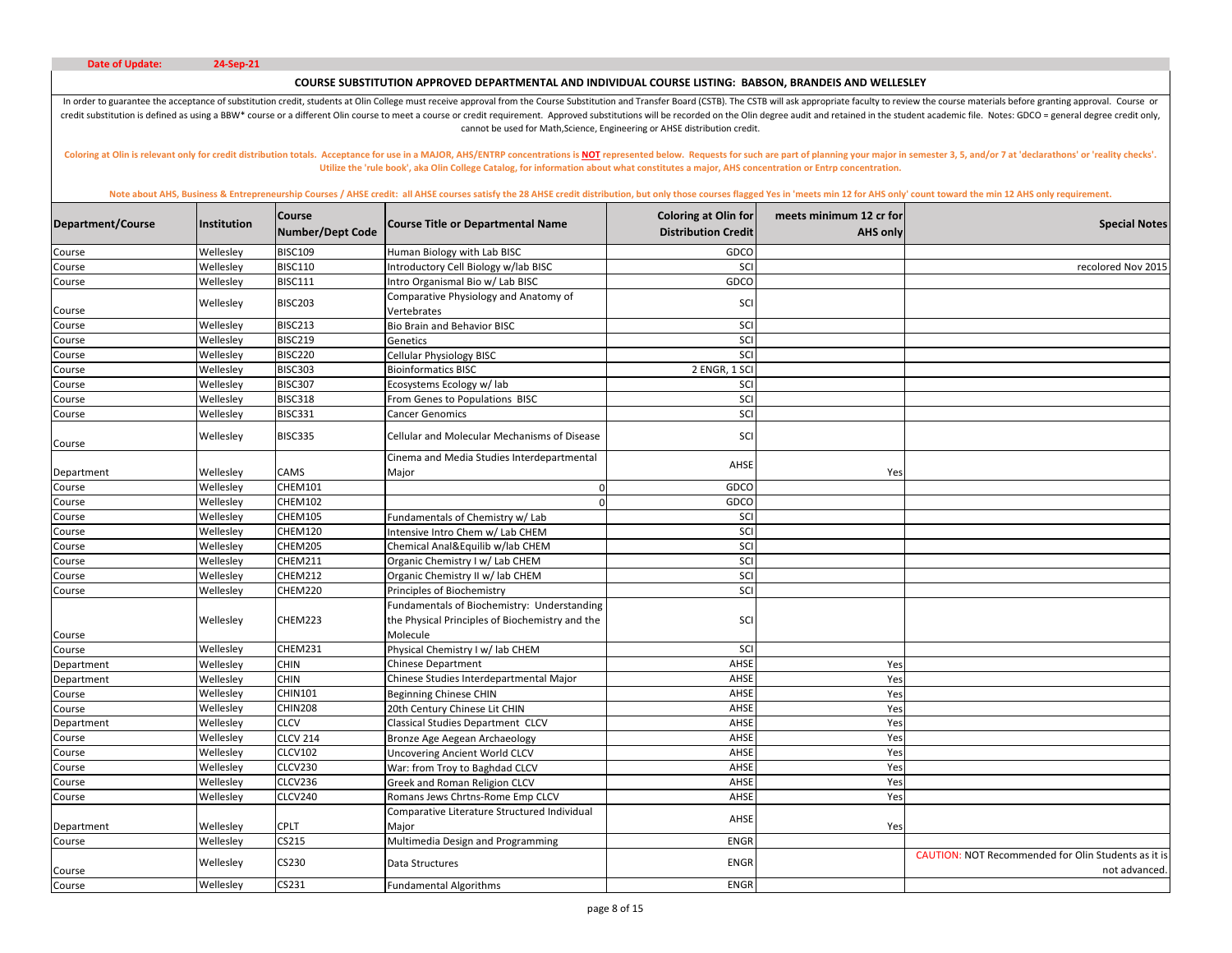# **COURSE SUBSTITUTION APPROVED DEPARTMENTAL AND INDIVIDUAL COURSE LISTING: BABSON, BRANDEIS AND WELLESLEY**

In order to guarantee the acceptance of substitution credit, students at Olin College must receive approval from the Course Substitution and Transfer Board (CSTB). The CSTB will ask appropriate faculty to review the course credit substitution is defined as using a BBW\* course or a different Olin course to meet a course or credit requirement. Approved substitutions will be recorded on the Olin degree audit and retained in the student academic cannot be used for Math,Science, Engineering or AHSE distribution credit.

Coloring at Olin is relevant only for credit distribution totals. Acceptance for use in a MAJOR, AHS/ENTRP concentrations is NOT represented below. Requests for such are part of planning your major in semester 3, 5, and/or **Utilize the 'rule book', aka Olin College Catalog, for information about what constitutes a major, AHS concentration or Entrp concentration.** 

| Department/Course | Institution | Course<br><b>Number/Dept Code</b> | <b>Course Title or Departmental Name</b>                                | <b>Coloring at Olin for</b><br><b>Distribution Credit</b> | meets minimum 12 cr for<br><b>AHS only</b> | <b>Special Notes</b> |
|-------------------|-------------|-----------------------------------|-------------------------------------------------------------------------|-----------------------------------------------------------|--------------------------------------------|----------------------|
| Course            | Wellesley   | CS232                             | Artificial Intelligence CS                                              | <b>ENGR</b>                                               |                                            |                      |
| Course            | Wellesley   | CS235                             | Languages and Automata                                                  | <b>ENGR</b>                                               |                                            |                      |
| Course            | Wellesley   | CS235 and CS251                   | f both courses taken it will count as ->                                | ENGR3520: FOCS                                            |                                            |                      |
| Course            | Wellesley   | CS240                             | Machine Organization w/ Lab                                             | ENGR3525: Software Sys                                    |                                            |                      |
| Course            | Wellesley   | CS242                             | Computer Networks                                                       | <b>ENGR</b>                                               |                                            |                      |
| Course            | Wellesley   | CS251                             | Theory of Programming Languages                                         | <b>ENGR</b>                                               |                                            |                      |
| Course            | Wellesley   | CS303                             | <b>Bioinformatics CS</b>                                                |                                                           |                                            |                      |
| Course            | Wellesley   | CS304                             | Databases with Web Interfaces CS                                        | <b>ENGR</b>                                               |                                            |                      |
| Course            | Wellesley   | CS307                             | ntro to Computer Graphics CS                                            | <b>ENGR</b>                                               |                                            |                      |
| Course            | Wellesley   | CS310                             | Foundations of Cryptology                                               | <b>ENGR</b>                                               |                                            |                      |
| Course            | Wellesley   | CS313                             | <b>Computational Biology</b>                                            | <b>ENGR</b>                                               |                                            |                      |
| Course            | Wellesley   | CS332                             | Computer Vision: Visual Processing by Comp<br>and Biological Vision Sys | <b>ENGR</b>                                               |                                            |                      |
| Course            | Wellesley   | CS342                             | <b>Computer Security</b>                                                | <b>ENGR</b>                                               |                                            |                      |
| Course            | Wellesley   | CS343                             | <b>Advanced Computer Organization</b>                                   | <b>ENGR</b>                                               |                                            |                      |
| Course            | Wellesley   | CS349                             | Tangible User Interfaces                                                | <b>ENGR</b>                                               |                                            |                      |
| Course            | Wellesley   | CS349                             | <b>Distributed Computing</b>                                            | <b>ENGR</b>                                               |                                            |                      |
| Course            | Wellesley   | CS349                             | Machine Learning                                                        | <b>ENGR</b>                                               |                                            |                      |
| Department        | Wellesley   | <b>ECON</b>                       | <b>Economics Department</b>                                             | AHSE                                                      | Yes                                        |                      |
| Course            | Wellesley   | <b>ECON101</b>                    | Principles Microeconomics ECON                                          | AHSE                                                      | Yes                                        |                      |
| Course            | Wellesley   | <b>ECON102</b>                    | Principles of MacroeconomicsECON                                        | AHSE                                                      | Yes                                        |                      |
| Course            | Wellesley   | ECON103                           | ntroduction to Probability and Statistical<br>Methods                   | NOT AHSE; must apply for<br>credit type                   |                                            |                      |
| Course            | Wellesley   | <b>ECON201</b>                    | ntermediate Microeconomic Analysis                                      | AHSE                                                      | Yes                                        |                      |
| Course            | Wellesley   | <b>ECON202</b>                    | Intermediate Macroeconomic Analysis                                     | AHSE                                                      | Yes                                        |                      |
| Course            | Wellesley   | ECON203                           | <b>Econometrics ECON</b>                                                | AHSE                                                      | Yes                                        |                      |
| Course            | Wellesley   | ECON204                           | US Economic History ECON                                                | AHSE                                                      | Yes                                        |                      |
| Course            | Wellesley   | <b>ECON210</b>                    | <b>Financial Markets ECON</b>                                           | AHSE                                                      | Yes                                        |                      |
| Course            | Wellesley   | <b>ECON213</b>                    | nt'l Fin & Macroecon Pol ECON                                           | AHSE                                                      | Yes                                        |                      |
| Course            | Wellesley   | <b>ECON222</b>                    | <b>Games of Strategy ECON</b>                                           | AHSE                                                      | Yes                                        |                      |
| Course            | Wellesley   | ECON228                           | <b>Environmental and Resource Economics</b>                             | AHSE                                                      | Yes                                        |                      |
| Course            | Wellesley   | ECON241                           | Poverty & Inequality in Latin Amer ECON                                 | AHSE                                                      | Yes                                        |                      |
| Course            | Wellesley   | ECON301                           | <b>Advanced Microeconomic Analysis</b>                                  | AHSE                                                      | Yes                                        |                      |
| Course            | Wellesley   | ECON323                           | Finance Theory and Applications                                         | AHSE                                                      | Yes                                        |                      |
| Department        | Wellesley   | <b>EDUC</b>                       | <b>Education Department</b>                                             | AHSE                                                      | Yes                                        |                      |
| Course            | Wellesley   | <b>EDUC212</b>                    | Sem: Hist of Amer Education EDUC                                        | AHSE                                                      | Yes                                        |                      |
| Course            | Wellesley   | <b>EDUC215</b>                    | Understand & Improv Schools EDUC                                        | AHSE                                                      | Yes                                        |                      |
| Course            | Wellesley   | <b>EDUC216</b>                    | Education, Society, Social Policy EDUC                                  | AHSE                                                      | Yes                                        |                      |
| Course            | Wellesley   | <b>EDUC217</b>                    | Diversity in Education                                                  | AHSE                                                      | Yes                                        |                      |
| Course            | Wellesley   | <b>EDUC312</b>                    | Hist Child Rearing & Family EDUC                                        | AHSE                                                      | Yes                                        |                      |
| Department        | Wellesley   | <b>ELAC</b>                       | East Asian Languages and Literatures                                    | AHSE                                                      | Yes                                        |                      |
| Department        | Wellesley   | <b>ENG</b>                        | <b>English Department</b>                                               | AHSE                                                      | Yes                                        |                      |
| Course            | Wellesley   | <b>ENG127</b>                     | Modern Eurpoean & Amer Drama ENG                                        | AHSE                                                      | Yes                                        |                      |
| Course            | Wellesley   | <b>ENG203</b>                     | <b>Short Narrative ENG</b>                                              | AHSE                                                      | Yes                                        |                      |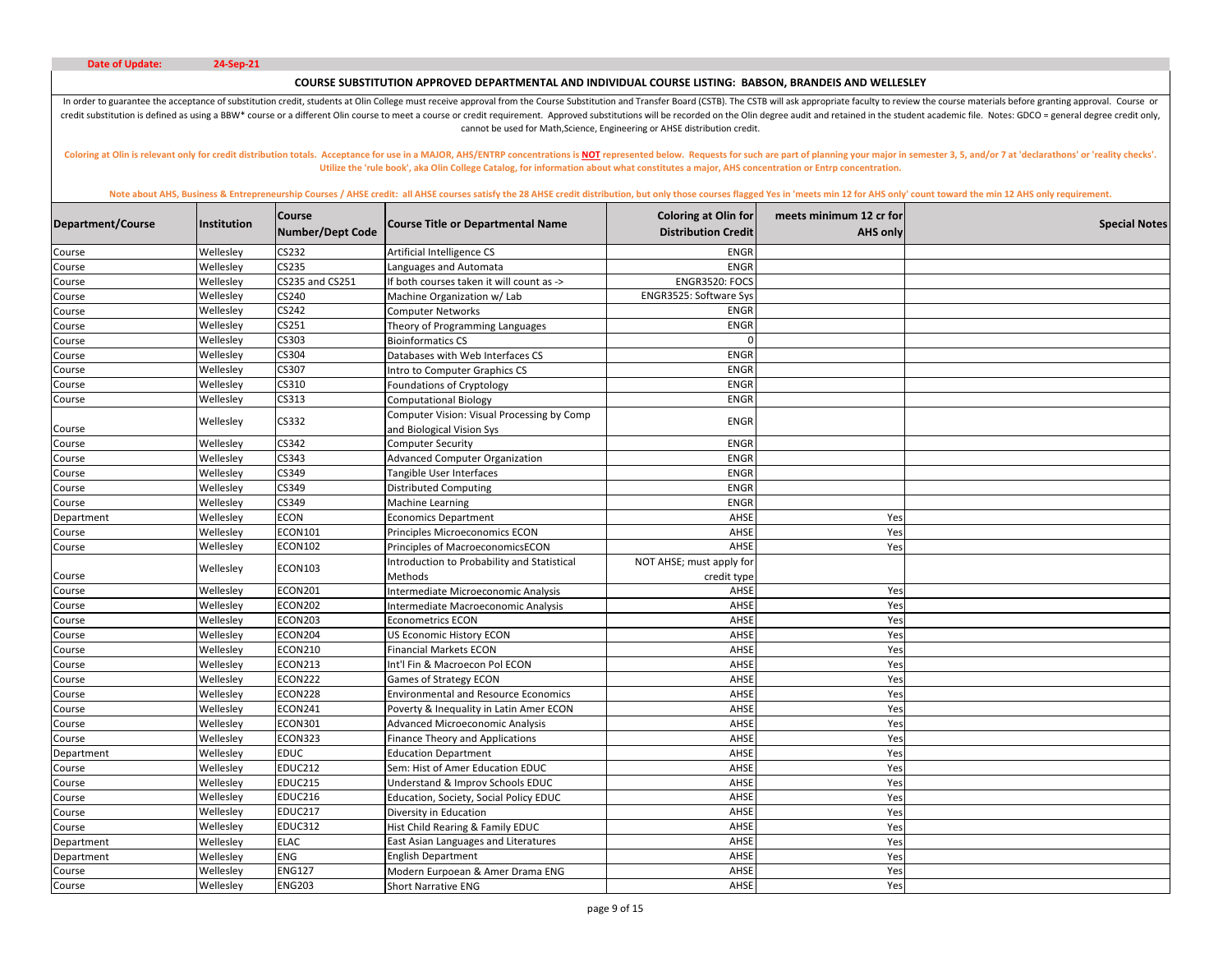# **COURSE SUBSTITUTION APPROVED DEPARTMENTAL AND INDIVIDUAL COURSE LISTING: BABSON, BRANDEIS AND WELLESLEY**

In order to guarantee the acceptance of substitution credit, students at Olin College must receive approval from the Course Substitution and Transfer Board (CSTB). The CSTB will ask appropriate faculty to review the course credit substitution is defined as using a BBW\* course or a different Olin course to meet a course or credit requirement. Approved substitutions will be recorded on the Olin degree audit and retained in the student academic cannot be used for Math,Science, Engineering or AHSE distribution credit.

Coloring at Olin is relevant only for credit distribution totals. Acceptance for use in a MAJOR, AHS/ENTRP concentrations is NOT represented below. Requests for such are part of planning your major in semester 3, 5, and/or **Utilize the 'rule book', aka Olin College Catalog, for information about what constitutes a major, AHS concentration or Entrp concentration.** 

| Department/Course | <b>Institution</b> | <b>Course</b><br><b>Number/Dept Code</b> | <b>Course Title or Departmental Name</b>           | <b>Coloring at Olin for</b><br><b>Distribution Credit</b>                     | meets minimum 12 cr for<br><b>AHS only</b> | <b>Special Notes</b> |
|-------------------|--------------------|------------------------------------------|----------------------------------------------------|-------------------------------------------------------------------------------|--------------------------------------------|----------------------|
| Course            | Wellesley          | <b>ENG223</b>                            | Shakespeare I: Elizabethan Period ENG              | AHSE                                                                          | Yes                                        |                      |
| Course            | Wellesley          | <b>ENG227</b>                            | <b>Milton ENG</b>                                  | AHSE                                                                          | Yes                                        |                      |
| Course            | Wellesley          | <b>ENG251</b>                            | Modern Poetry ENG                                  | AHSE                                                                          | Yes                                        |                      |
| Course            | Wellesley          | <b>ENG266</b>                            | Amer Lit: Civil War to 1930s ENG                   | AHSE                                                                          | Yes                                        |                      |
| Course            | Wellesley          | <b>ENG267</b>                            | American Lit: 1940s to Pres ENG                    | AHSE                                                                          | Yes                                        |                      |
| Course            | Wellesley          | <b>ENG269</b>                            | Asian American Literature ENG                      | AHSE                                                                          | Yes                                        |                      |
| Course            | Wellesley          | <b>ENG271</b>                            | Rise of the Novel ENG                              | AHSE                                                                          | Yes                                        |                      |
| Course            | Wellesley          | <b>ENG273</b>                            | The Modern Britsh Novel ENG                        | AHSE                                                                          | Yes                                        |                      |
| Course            | Wellesley          | <b>ENG301</b>                            | Advanced Writing / Fiction ENG                     | AHSE                                                                          | Yes                                        |                      |
| Course            | Wellesley          | <b>ENG315</b>                            | Adv Studies in Medieval Lit ENG                    | AHSE                                                                          | Yes                                        |                      |
| Course            | Wellesley          | <b>ENG382</b>                            | Criticism ENG                                      | AHSE                                                                          | Yes                                        |                      |
| Course            | Wellesley          | ES/HIST 299                              | U.S. Environmental History                         | AHSE                                                                          | Yes                                        |                      |
| Course            | Wellesley          | ES102                                    | <b>Envrnmnt and Soc: Addressing Climate Change</b> | AHSE                                                                          | Yes                                        |                      |
| Course            | Wellesley          | ES201 / GEOS201                          | Methods & Problems in Enviromnetal Sci w/<br>Lab   | SCI                                                                           |                                            |                      |
| Course            | Wellesley          | ES203                                    | <b>Cultures of Environmentalism</b>                | AHSE                                                                          | Yes                                        |                      |
| Course            | Wellesley          | <b>ES214</b>                             | Social Causes and Consequences of Environmer       | AHSE                                                                          | Yes                                        |                      |
| Course            | Wellesley          | <b>ES218</b>                             | Gender. Health and the Envirnoment                 | AHSE                                                                          | Yes                                        |                      |
| Course            | Wellesley          | <b>ES220</b>                             | Environmental Conservation and Limits w/ Lab       | SCI                                                                           |                                            |                      |
| Course            | Wellesley          | <b>ES247</b>                             | Plant Diversity and Ecology                        | SCI                                                                           |                                            |                      |
| Course            | Wellesley          | ES300                                    | <b>Environmental Decision Making</b>               | General Credit by default or by<br>other petition on a case-by-<br>case basis |                                            |                      |
| Course            | Wellesley          | ES312S / POL2 312S                       | Environmental Policy seminar                       | AHSE                                                                          | Yes                                        |                      |
| Course            | Wellesley          | ES381 / POL1 381                         | <b>US Environmental Politics</b>                   | AHSE                                                                          | Yes                                        |                      |
| Course            | Wellesley          | <b>ES383</b>                             | The Science of Compliance                          | 2 ENGR; 2 SCI                                                                 |                                            |                      |
| Department        | Wellesley          | <b>FREN</b>                              | French Cultural Studies Interdepartmental<br>Major | AHSE                                                                          | Yes                                        |                      |
| Department        | Wellesley          | <b>FREN</b>                              | French Department                                  | AHSE                                                                          | Yes                                        |                      |
| Course            | Wellesley          | <b>FREN101</b>                           | <b>Beginning French I FREN</b>                     | AHSE                                                                          | Yes                                        |                      |
| Course            | Wellesley          | <b>FREN201</b>                           | French Lang Lit & Culture I FREN                   | AHSE                                                                          | Yes                                        |                      |
| Course            | Wellesley          | <b>FREN205</b>                           | Lit & Film in Cultural Cont FREN                   | AHSE                                                                          | Yes                                        |                      |
| Course            | Wellesley          | <b>FREN206</b>                           | Intermediate Spoken French FREN                    | AHSE                                                                          | Yes                                        |                      |
| Course            | Wellesley          | <b>FREN211</b>                           | Studies in Language FREN                           | AHSE                                                                          | Yes                                        |                      |
| Course            | Wellesley          | <b>FREN214</b>                           | Desire Power & Lang 19C Nov FREN                   | AHSE                                                                          | Yes                                        |                      |
| Course            | Wellesley          | <b>FREN219</b>                           | Love/Death FREN                                    | AHSE                                                                          | Yes                                        |                      |
| Course            | Wellesley          | FREN224                                  | Versailles/Age of Louis XIV FREN                   | AHSE                                                                          | Yes                                        |                      |
| Course            | Wellesley          | <b>FREN327</b>                           | A Fascination with Bodies FREN                     | AHSE                                                                          | Yes                                        |                      |
| Course            | Wellesley          | <b>GEOL100</b>                           |                                                    | GDCO                                                                          |                                            |                      |
| Course            | Wellesley          | GEOL101                                  |                                                    | GDCO                                                                          |                                            |                      |
| Course            | Wellesley          | GEOS100                                  | $\Omega$                                           | GDCO                                                                          |                                            |                      |
| Course            | Wellesley          | GEOS101                                  |                                                    | GDCO                                                                          |                                            |                      |
| Course            | Wellesley          | GEOS201 / ES201                          | Methods & Problems in Environmental Sci w/<br>Lab  | SCI                                                                           |                                            |                      |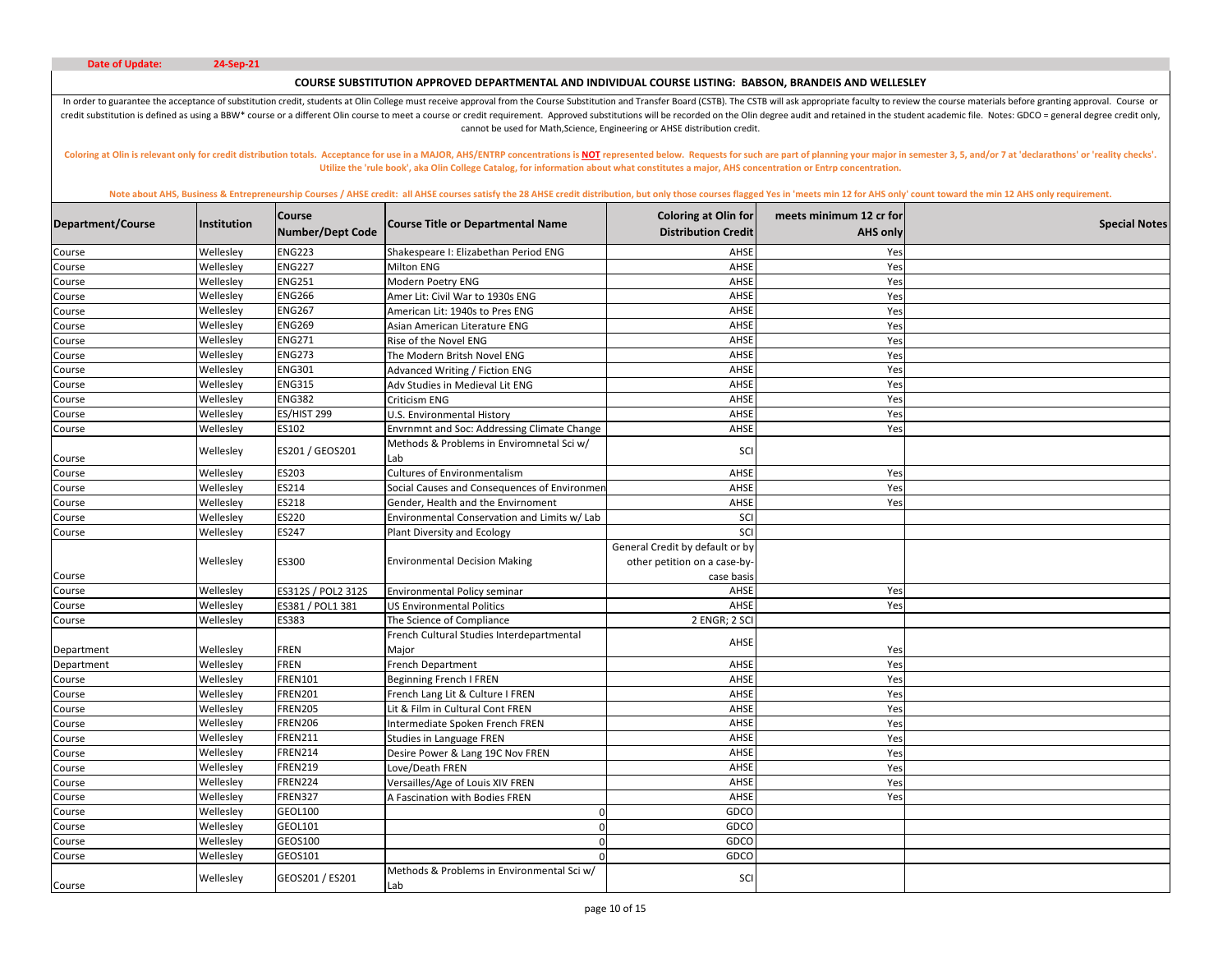# **COURSE SUBSTITUTION APPROVED DEPARTMENTAL AND INDIVIDUAL COURSE LISTING: BABSON, BRANDEIS AND WELLESLEY**

In order to guarantee the acceptance of substitution credit, students at Olin College must receive approval from the Course Substitution and Transfer Board (CSTB). The CSTB will ask appropriate faculty to review the course credit substitution is defined as using a BBW\* course or a different Olin course to meet a course or credit requirement. Approved substitutions will be recorded on the Olin degree audit and retained in the student academic cannot be used for Math,Science, Engineering or AHSE distribution credit.

Coloring at Olin is relevant only for credit distribution totals. Acceptance for use in a MAJOR, AHS/ENTRP concentrations is NOT represented below. Requests for such are part of planning your major in semester 3, 5, and/or **Utilize the 'rule book', aka Olin College Catalog, for information about what constitutes a major, AHS concentration or Entrp concentration.** 

| Department/Course | Institution            | <b>Course</b><br><b>Number/Dept Code</b> | <b>Course Title or Departmental Name</b>                                         | <b>Coloring at Olin for</b><br><b>Distribution Credit</b> | meets minimum 12 cr for<br><b>AHS only</b> | <b>Special Notes</b> |
|-------------------|------------------------|------------------------------------------|----------------------------------------------------------------------------------|-----------------------------------------------------------|--------------------------------------------|----------------------|
| Course            | Wellesley              | GEOS210                                  | Hydrogeology: Water and Pollutants with lab                                      | SCI                                                       |                                            |                      |
| Department        | Wellesley              | GER                                      | German Department                                                                | AHSE                                                      | Yes                                        |                      |
| Department        | Wellesley              | <b>GER</b>                               | German Studies Interdepartmental Major                                           | AHSE                                                      | Yes                                        |                      |
| Course            | Wellesley              | GER101                                   | <b>Beginning German I GER</b>                                                    | AHSE                                                      | Yes                                        |                      |
| Course            | Wellesley              | GER201                                   | Intermediate German GER                                                          | AHSE                                                      | Yes                                        |                      |
| Course            | Wellesley              | GER329                                   | German: 18th Cent Lit & Cult GER                                                 | AHSE                                                      | Yes                                        |                      |
| Course            | Wellesley              | GER389                                   | Seminar - German Poetry GER                                                      | AHSE                                                      | Yes                                        |                      |
| Course            | Wellesley              | GRK302                                   | Greek: Selected Readings II GRK                                                  | AHSE                                                      | Yes                                        |                      |
|                   |                        |                                          | Jewish Studies Interdepartmental Major &                                         | AHSE                                                      |                                            |                      |
| Department        | Wellesley              | <b>HEBR</b>                              | Minor                                                                            |                                                           | Yes                                        |                      |
| Department        | Wellesley              | <b>HIST</b>                              | <b>History Department</b>                                                        | AHSE                                                      | Yes                                        |                      |
| Course            | Wellesley              | <b>HIST200</b>                           | Roots of Western Traditions HIST                                                 | AHSE                                                      | Yes                                        |                      |
| Course            | Wellesley              | <b>HIST206</b>                           | Hist of Colonial Latin Amer HIST                                                 | AHSE                                                      | Yes                                        |                      |
| Course            | Wellesley              | <b>HIST208</b><br><b>HIST211</b>         | Soc Culture in Med'vl EuropeHIST                                                 | AHSE<br>AHSE                                              | Yes<br>Yes                                 |                      |
| Course            | Wellesley<br>Wellesley | <b>HIST219</b>                           | Intro to Russian Civilzatn HIST<br>Jews-Spain & Lands of Islam HIST              | AHSE                                                      | Yes                                        |                      |
| Course            | Wellesley              | <b>HIST241</b>                           | Europe, 1914-1991 HIST                                                           | AHSE                                                      | Yes                                        |                      |
| Course<br>Course  | Wellesley              | <b>HIST248</b>                           | Soviet Union:Tragic ColossusHIST                                                 | AHSE                                                      | Yes                                        |                      |
| Course            | Wellesley              | <b>HIST269</b>                           | Japan/Great Powers/E. Asia HIST                                                  | AHSE                                                      | Yes                                        |                      |
| Department        | Wellesley              | <b>ITAL</b>                              | Italian Studies Department                                                       | AHSE                                                      | Yes                                        |                      |
| Department        | Wellesley              | JPN                                      | Japanese Department                                                              | AHSE                                                      | Yes                                        |                      |
| Course            | Wellesley              | JPN101                                   | Beginning Japanese I JPN                                                         | AHSE                                                      | Yes                                        |                      |
| Course            | Wellesley              | JPN102                                   | Beginning Japanese II JPN                                                        | AHSE                                                      | Yes                                        |                      |
| Course            | Wellesley              | JPN130                                   | Japanese Animation JPN                                                           | AHSE                                                      | Yes                                        |                      |
| Course            | Wellesley              | JPN201                                   | Intermediate Japanese I JPN                                                      | AHSE                                                      | Yes                                        |                      |
| Course            | Wellesley              | <b>JPN202</b>                            | Intermediate Japanese JPN                                                        | AHSE                                                      | Yes                                        |                      |
| Course            | Wellesley              | <b>JPN352</b>                            | Modern Japanese Writers JPN                                                      | AHSE                                                      | Yes                                        |                      |
| Course            | Wellesley              | <b>JPN352</b>                            | Postwar Japanese Fiction JPN                                                     | AHSE                                                      | Yes                                        |                      |
| Course            | Wellesley              | <b>KOR 201</b>                           | Intermediate Korean KOR                                                          | AHSE                                                      | Yes                                        |                      |
| Course            | Wellesley              | KOR102                                   | Beginning Korean                                                                 | AHSE                                                      | Yes                                        |                      |
| Department        | Wellesley              | LAT                                      | Latin American Studies                                                           | AHSE                                                      | Yes                                        |                      |
| Course            | Wellesley              | LAT101                                   | <b>Beginning Latin I LAT</b>                                                     | AHSE                                                      | Yes                                        |                      |
| Course            | Wellesley              | <b>LAT102</b>                            | Beginning Latin II LAT                                                           | AHSE                                                      | Yes                                        |                      |
|                   |                        |                                          | LING coures in Cognitive and Linguistics                                         | AHSE                                                      |                                            |                      |
| Department        | Wellesley              | LING                                     | <b>Science Department</b>                                                        |                                                           | Yes                                        |                      |
| Course            | Wellesley              | <b>LING114</b>                           | Intro to Linguistics LING                                                        | AHSE                                                      | Yes                                        |                      |
| Course            | Wellesley              | <b>LING312</b>                           | Bilingualism: Lang Cult Mind LING                                                | AHSE                                                      | Yes                                        |                      |
| Course            | Wellesley              | <b>MAS225</b>                            | Making and Fabrication: Methods, Culture and<br>Heuristic Approach to Technology | AHSE                                                      | Yes                                        |                      |
| Course            | Wellesley              | MATH1**                                  |                                                                                  | GDCO/R                                                    |                                            |                      |
| Course            | Wellesley              | MATH221                                  | <b>Statistical Inference</b>                                                     | <b>MTH</b>                                                |                                            |                      |
| Course            | Wellesley              | MATH223                                  | Number Theory MATH                                                               | <b>MTH</b>                                                |                                            |                      |
| Course            | Wellesley              | MATH225                                  | Combinatorics and Graph Theory                                                   | <b>MTH</b>                                                |                                            |                      |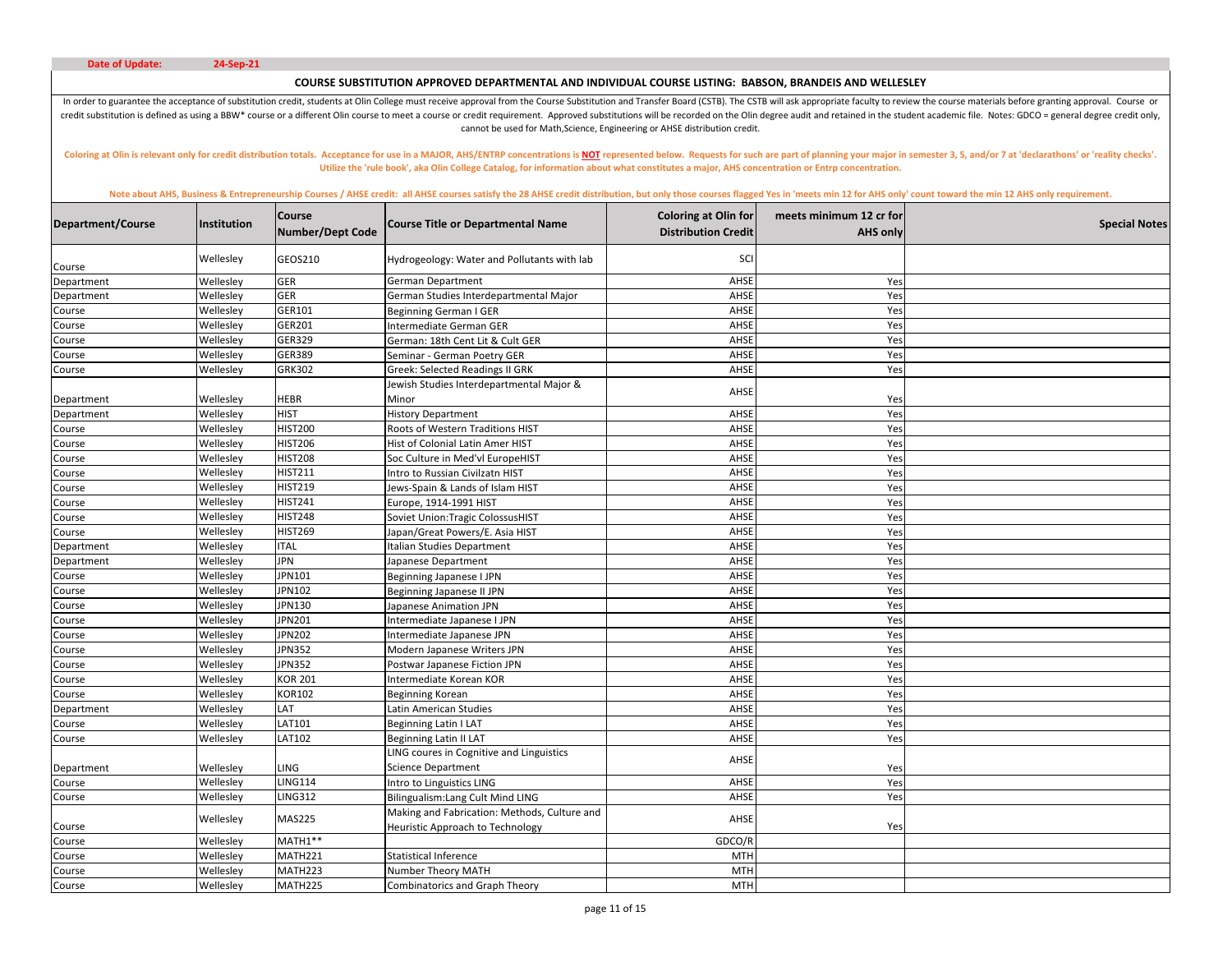# **COURSE SUBSTITUTION APPROVED DEPARTMENTAL AND INDIVIDUAL COURSE LISTING: BABSON, BRANDEIS AND WELLESLEY**

In order to guarantee the acceptance of substitution credit, students at Olin College must receive approval from the Course Substitution and Transfer Board (CSTB). The CSTB will ask appropriate faculty to review the course credit substitution is defined as using a BBW\* course or a different Olin course to meet a course or credit requirement. Approved substitutions will be recorded on the Olin degree audit and retained in the student academic cannot be used for Math,Science, Engineering or AHSE distribution credit.

Coloring at Olin is relevant only for credit distribution totals. Acceptance for use in a MAJOR, AHS/ENTRP concentrations is NOT represented below. Requests for such are part of planning your major in semester 3, 5, and/or **Utilize the 'rule book', aka Olin College Catalog, for information about what constitutes a major, AHS concentration or Entrp concentration.** 

| Department/Course | Institution | <b>Course</b><br><b>Number/Dept Code</b> | <b>Course Title or Departmental Name</b>                 | <b>Coloring at Olin for</b><br><b>Distribution Credit</b> | meets minimum 12 cr for<br><b>AHS only</b> | <b>Special Notes</b> |
|-------------------|-------------|------------------------------------------|----------------------------------------------------------|-----------------------------------------------------------|--------------------------------------------|----------------------|
| Course            | Wellesley   | <b>MATH251</b>                           | Mathematical Game Theory MATH                            | <b>MTH</b>                                                |                                            |                      |
| Course            | Wellesley   | <b>MATH302</b>                           | Elements of Analysis I MTH                               | <b>MTH</b>                                                |                                            |                      |
| Course            | Wellesley   | <b>MATH303</b>                           | <b>Elements of Analysis II MATH</b>                      | <b>MTH</b>                                                |                                            |                      |
| Course            | Wellesley   | <b>MATH305</b>                           | Abstract Algebra                                         | <b>MTH</b>                                                |                                            |                      |
| Course            | Wellesley   | <b>MATH306</b>                           | Topics in Abstract Algebra Galois Theory                 | <b>MTH</b>                                                |                                            |                      |
| Course            | Wellesley   | <b>MATH307</b>                           | Topology                                                 | <b>MTH</b>                                                |                                            |                      |
| Course            | Wellesley   | <b>MATH310</b>                           | Complex Analysis                                         | <b>MTH</b>                                                |                                            |                      |
| Course            | Wellesley   | <b>MATH312</b>                           | Differential Geometry                                    | <b>MTH</b>                                                |                                            |                      |
| Course            | Wellesley   | MATH349b                                 | <b>Advanced Combinatorics</b>                            | <b>MTH</b>                                                |                                            |                      |
|                   |             |                                          | Medieval/Renaissance Studies                             | AHSE                                                      |                                            |                      |
| Department        | Wellesley   | ME/R                                     | Interdepartmental Major                                  |                                                           | Yes                                        |                      |
| Course            | Wellesley   | ME/R247                                  | Arthurian Legends ME/R                                   | AHSE                                                      | Yes                                        |                      |
|                   |             |                                          | Middle Eastern Studies Interdepartmental                 | AHSE                                                      |                                            |                      |
| Department        | Wellesley   | MES                                      | Major & Minor                                            |                                                           | Yes                                        |                      |
| Department        | Wellesley   | <b>MUS</b>                               | <b>Music Department</b>                                  | AHSE                                                      | Yes                                        |                      |
| Course            | Wellesley   | <b>MUS122</b>                            | Harmonic Concepts in Tonal Music                         | AHSE                                                      | Yes                                        |                      |
| Course            | Wellesley   | <b>MUS200</b>                            | History of Western Music I MUS                           | AHSE                                                      | Yes                                        |                      |
| Course            | Wellesley   | <b>MUS216</b>                            | Musics of China Korea Japan MUS                          | AHSE                                                      | Yes                                        |                      |
| Course            | Wellesley   | <b>MUS244</b>                            | <b>Tonal Counterpoint and Harmony</b>                    | AHSE                                                      | Yes                                        |                      |
| Course            | Wellesley   | <b>MUS275</b>                            | Computer Music:Syn Tech Comp MUS                         | AHSE                                                      | Yes                                        |                      |
| Course            | Wellesley   | <b>MUS285</b>                            | NY City Downtown Music Scene MUS                         | AHSE                                                      | Yes                                        |                      |
| Course            | Wellesley   | <b>NEUR100</b>                           | Brain, Behavior and Cognition: Intro<br>Neuroscience     | SCI                                                       |                                            |                      |
| Course            | Wellesley   | <b>NEUR200</b>                           | Neurons, Networks and Behavior                           | SCI                                                       |                                            |                      |
| Course            | Wellesley   | <b>NEUR213</b>                           | Biology of Brain & Behavior NEUR                         | SCI                                                       |                                            |                      |
| Course            | Wellesley   | <b>NEUR305</b>                           | Excitation, Plasticity and Disease                       | SCI                                                       |                                            |                      |
| Course            | Wellesley   | NEUR335                                  | Computational Neuroscience w Laboratory                  | SCI                                                       |                                            |                      |
| Department        | Wellesley   | PEAC                                     | Peace and Justice Studies Structured Individual<br>Major | AHSE                                                      | Yes                                        |                      |
| Course            | Wellesley   | PEAC259                                  | Sociology of Int'l Justice PEAC                          | AHSE                                                      | Yes                                        |                      |
| Department        | Wellesley   | PHIL                                     | Philosophy Department                                    | AHSE                                                      | Yes                                        |                      |
| Course            | Wellesley   | <b>PHIL103</b>                           | Metaphysics & Epistemology PHIL                          | AHSE                                                      | Yes                                        |                      |
| Course            | Wellesley   | <b>PHIL106</b>                           | Intro to Moral Philosophy PHIL                           | AHSE                                                      | Yes                                        |                      |
| Course            | Wellesley   | <b>PHIL207</b>                           | Philosophy of Language PHIL                              | AHSE                                                      | Yes                                        |                      |
| Course            | Wellesley   | <b>PHIL211</b>                           | Philosophy of Religion PHIL                              | AHSE                                                      | Yes                                        |                      |
| Course            | Wellesley   | <b>PHIL213</b>                           | Social & Political Phil PHIL                             | AHSE                                                      | Yes                                        |                      |
| Course            | Wellesley   | <b>PHIL215</b>                           | Philosophy of Mind PHIL                                  | AHSE                                                      | Yes                                        |                      |
| Course            | Wellesley   | PHIL216                                  | ogic I PHIL                                              | AHSE                                                      | Yes                                        |                      |
| Course            | Wellesley   | <b>PHIL217</b>                           | Philosophy of Science PHIL                               | AHSE                                                      | Yes                                        |                      |
| Course            | Wellesley   | <b>PHIL221</b>                           | History Modern Philosophy PHIL                           | AHSE                                                      | Yes                                        |                      |
| Course            | Wellesley   | PHIL233                                  | <b>Environmental Philosophy</b>                          | AHSE                                                      | Yes                                        |                      |
| Course            | Wellesley   | PHIL249                                  | <b>Medical Ethics PHIL</b>                               | AHSE                                                      | Yes                                        |                      |
| Course            | Wellesley   | PHYS1**                                  |                                                          | GDCO/R                                                    |                                            |                      |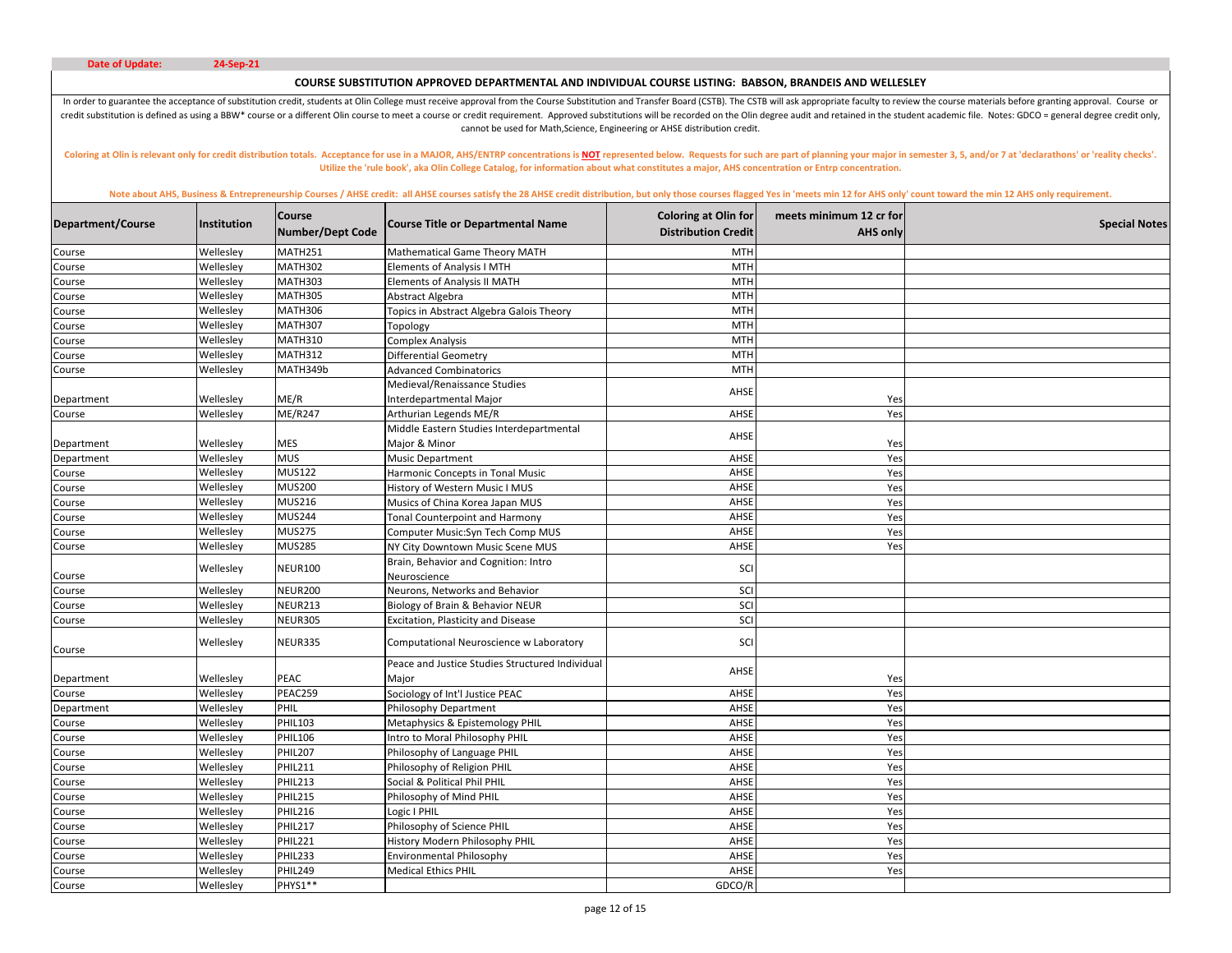# **COURSE SUBSTITUTION APPROVED DEPARTMENTAL AND INDIVIDUAL COURSE LISTING: BABSON, BRANDEIS AND WELLESLEY**

In order to guarantee the acceptance of substitution credit, students at Olin College must receive approval from the Course Substitution and Transfer Board (CSTB). The CSTB will ask appropriate faculty to review the course credit substitution is defined as using a BBW\* course or a different Olin course to meet a course or credit requirement. Approved substitutions will be recorded on the Olin degree audit and retained in the student academic cannot be used for Math,Science, Engineering or AHSE distribution credit.

Coloring at Olin is relevant only for credit distribution totals. Acceptance for use in a MAJOR, AHS/ENTRP concentrations is NOT represented below. Requests for such are part of planning your major in semester 3, 5, and/or **Utilize the 'rule book', aka Olin College Catalog, for information about what constitutes a major, AHS concentration or Entrp concentration.** 

| <b>PHYS103</b><br>Wellesley<br>GDCO<br><b>Physics of Marine Mammals</b><br>Course<br><b>PHYS107</b><br>Wellesley<br>SCI<br>Princ and Applications of Mechanics w Lab<br>Course<br>Princ and Applications of Electricity and<br><b>PHYS108</b><br>Wellesley<br>SCI<br>beginning FA20 SCI; Prior GDCO<br>Magnetism<br>Course<br>Princ and Applications of Electricity and<br>Wellesley<br><b>PHYS109</b><br>SCI<br>Magnetism w lab<br>preferred option over PHYS108<br>Course<br>Wellesley<br><b>PHYS302</b><br>SCI<br><b>Quantum Mechanics</b><br>Course<br>SCI<br><b>PHYS310</b><br>Wellesley<br><b>Experimental Physics</b><br>Course<br><b>PHYS320</b><br>SCI<br>Wellesley<br>Course<br><b>Advanced Topics in Physics</b><br>AHSE<br>POL, POL1, POL2, POL3<br><b>Political Science Department</b><br>Wellesley<br>Yes<br>Department<br>Wellesley<br><b>POL1 200</b><br>American Politics POL1<br>AHSE<br>Course<br>Yes<br>Wellesley<br>POL1 212<br>AHSE<br>Yes<br>Course<br><b>Urban Politics POL1</b><br>POL1 313<br>AHSE<br>Wellesley<br>Yes<br>American President Politics POL1<br>Course<br>POL1 315<br>Wellesley<br>Public Policy and Analysis POL1<br>AHSE<br>Course<br>Yes<br>POL1 317<br>AHSE<br>Wellesley<br>Health Politics & Policy POL1<br>Yes<br>Course<br>POL1 336S<br>AHSE<br>Wellesley<br>Yes<br>Course<br>Seminar: Judicial Politics POL<br><b>POL100</b><br>AHSE<br>Wellesley<br>Intro to Political Science POL<br>Yes<br>Course<br><b>POL2 202</b><br>AHSE<br>Yes<br>Wellesley<br>Comparative Politics POL2<br>Course<br><b>POL2 205</b><br>Wellesley<br>AHSE<br>Course<br>Politics Europe & Euro Union POL<br>Yes<br>AHSE<br><b>POL2 208</b><br>Politics of China POL2<br>Wellesley<br>Yes<br>Course<br><b>POL2 311S</b><br>Wellesley<br>Politics of Contemp Cuba POL3<br>AHSE<br>Yes<br>Course<br>Wellesley<br>POL2 312S / ES312S<br><b>Envrionmental Policy seminar</b><br>AHSE<br>Yes<br>Course<br>AHSE<br>Yes<br>Wellesley<br>POL3 221<br>World Politics POL3<br>Course<br><b>POL3 224</b><br>Wellesley<br>AHSE<br>International Security POL3<br>Course<br>Yes<br>POL3 226<br>Internat'l Relations-E Asia POL3<br>AHSE<br>Yes<br>Wellesley<br>Course<br>POL3 327<br>Wellesley<br>AHSE<br>Yes<br>International Organization POL<br>Course<br>POL4 201<br>AHSE<br>Wellesley<br><b>Issues in Political Theory POL4</b><br>Yes<br>Course<br>Yes<br>Wellesley<br><b>POL4 241</b><br>Modern Political Theory POL4<br>AHSE<br>Course<br><b>PSYC101</b><br>Wellesley<br>AHSE<br>Course<br>Intro to Psychology PSYC<br>Yes<br><b>PSYC207</b><br>AHSE<br>Wellesley<br>Developmental Psychology<br>Yes<br>Course<br>PSYC210<br>Wellesley<br>AHSE<br>Yes<br>Social Psychology PSYC<br>Course<br><b>PSYC212</b><br>AHSE<br>Wellesley<br>Personality PSYC<br>Yes<br>Course<br>Wellesley<br>PSYC214<br>AHSE<br>Yes<br><b>Evolutionary Psychology</b><br>Course<br><b>PSYC214</b><br>SCI<br>Wellesley<br>Dev'mtal Psych-Brain Mechan PSYC<br>Course<br>AHSE<br><b>PSYC216</b><br>Wellesley<br>Psychology of Language<br>Yes<br>Course<br><b>PSYC217</b><br>Wellesley<br>AHSE<br>Cognition PSYC<br>Yes<br>Course<br><b>PSYC218</b><br>AHSE<br>Wellesley<br>Yes<br>Sensation and Perception<br>Course<br>2 AHSE; 2 SCI<br>Wellesley<br><b>PSYC219</b><br><b>Biological Psychology</b><br>Yes, 2 of 4 credits<br>Course<br>PSYC224<br>Wellesley<br>Abnormal Psychology PSYC<br>AHSE<br>Course<br>Yes<br><b>PSYC303</b><br>AHSE<br>Wellesley<br>Psychology of Gender PSYC<br>Yes<br>Course<br>PSYC336<br>AHSE<br>Wellesley<br>Autobiographical Memory PSYC<br>Yes<br>Course<br>PSYC338<br>Social Influence<br>AHSE<br>Yes<br>Wellesley<br>Course<br>AHSE<br>Wellesley<br><b>PSYC340</b><br>Yes<br>Course<br>Organizational Psychology PSYC | Department/Course | <b>Institution</b> | <b>Course</b><br><b>Number/Dept Code</b> | <b>Course Title or Departmental Name</b> | <b>Coloring at Olin for</b><br><b>Distribution Credit</b> | meets minimum 12 cr for<br><b>AHS only</b> | <b>Special Notes</b> |
|---------------------------------------------------------------------------------------------------------------------------------------------------------------------------------------------------------------------------------------------------------------------------------------------------------------------------------------------------------------------------------------------------------------------------------------------------------------------------------------------------------------------------------------------------------------------------------------------------------------------------------------------------------------------------------------------------------------------------------------------------------------------------------------------------------------------------------------------------------------------------------------------------------------------------------------------------------------------------------------------------------------------------------------------------------------------------------------------------------------------------------------------------------------------------------------------------------------------------------------------------------------------------------------------------------------------------------------------------------------------------------------------------------------------------------------------------------------------------------------------------------------------------------------------------------------------------------------------------------------------------------------------------------------------------------------------------------------------------------------------------------------------------------------------------------------------------------------------------------------------------------------------------------------------------------------------------------------------------------------------------------------------------------------------------------------------------------------------------------------------------------------------------------------------------------------------------------------------------------------------------------------------------------------------------------------------------------------------------------------------------------------------------------------------------------------------------------------------------------------------------------------------------------------------------------------------------------------------------------------------------------------------------------------------------------------------------------------------------------------------------------------------------------------------------------------------------------------------------------------------------------------------------------------------------------------------------------------------------------------------------------------------------------------------------------------------------------------------------------------------------------------------------------------------------------------------------------------------------------------------------------------------------------------------------------------------------------------------------------------------------------------------------------------------------------------------------------------------------------------------------------------------------------------------------------------------------------------------------------------------------------------------------------------------------------------------------------------------------------------------------|-------------------|--------------------|------------------------------------------|------------------------------------------|-----------------------------------------------------------|--------------------------------------------|----------------------|
|                                                                                                                                                                                                                                                                                                                                                                                                                                                                                                                                                                                                                                                                                                                                                                                                                                                                                                                                                                                                                                                                                                                                                                                                                                                                                                                                                                                                                                                                                                                                                                                                                                                                                                                                                                                                                                                                                                                                                                                                                                                                                                                                                                                                                                                                                                                                                                                                                                                                                                                                                                                                                                                                                                                                                                                                                                                                                                                                                                                                                                                                                                                                                                                                                                                                                                                                                                                                                                                                                                                                                                                                                                                                                                                                                   |                   |                    |                                          |                                          |                                                           |                                            |                      |
|                                                                                                                                                                                                                                                                                                                                                                                                                                                                                                                                                                                                                                                                                                                                                                                                                                                                                                                                                                                                                                                                                                                                                                                                                                                                                                                                                                                                                                                                                                                                                                                                                                                                                                                                                                                                                                                                                                                                                                                                                                                                                                                                                                                                                                                                                                                                                                                                                                                                                                                                                                                                                                                                                                                                                                                                                                                                                                                                                                                                                                                                                                                                                                                                                                                                                                                                                                                                                                                                                                                                                                                                                                                                                                                                                   |                   |                    |                                          |                                          |                                                           |                                            |                      |
|                                                                                                                                                                                                                                                                                                                                                                                                                                                                                                                                                                                                                                                                                                                                                                                                                                                                                                                                                                                                                                                                                                                                                                                                                                                                                                                                                                                                                                                                                                                                                                                                                                                                                                                                                                                                                                                                                                                                                                                                                                                                                                                                                                                                                                                                                                                                                                                                                                                                                                                                                                                                                                                                                                                                                                                                                                                                                                                                                                                                                                                                                                                                                                                                                                                                                                                                                                                                                                                                                                                                                                                                                                                                                                                                                   |                   |                    |                                          |                                          |                                                           |                                            |                      |
|                                                                                                                                                                                                                                                                                                                                                                                                                                                                                                                                                                                                                                                                                                                                                                                                                                                                                                                                                                                                                                                                                                                                                                                                                                                                                                                                                                                                                                                                                                                                                                                                                                                                                                                                                                                                                                                                                                                                                                                                                                                                                                                                                                                                                                                                                                                                                                                                                                                                                                                                                                                                                                                                                                                                                                                                                                                                                                                                                                                                                                                                                                                                                                                                                                                                                                                                                                                                                                                                                                                                                                                                                                                                                                                                                   |                   |                    |                                          |                                          |                                                           |                                            |                      |
|                                                                                                                                                                                                                                                                                                                                                                                                                                                                                                                                                                                                                                                                                                                                                                                                                                                                                                                                                                                                                                                                                                                                                                                                                                                                                                                                                                                                                                                                                                                                                                                                                                                                                                                                                                                                                                                                                                                                                                                                                                                                                                                                                                                                                                                                                                                                                                                                                                                                                                                                                                                                                                                                                                                                                                                                                                                                                                                                                                                                                                                                                                                                                                                                                                                                                                                                                                                                                                                                                                                                                                                                                                                                                                                                                   |                   |                    |                                          |                                          |                                                           |                                            |                      |
|                                                                                                                                                                                                                                                                                                                                                                                                                                                                                                                                                                                                                                                                                                                                                                                                                                                                                                                                                                                                                                                                                                                                                                                                                                                                                                                                                                                                                                                                                                                                                                                                                                                                                                                                                                                                                                                                                                                                                                                                                                                                                                                                                                                                                                                                                                                                                                                                                                                                                                                                                                                                                                                                                                                                                                                                                                                                                                                                                                                                                                                                                                                                                                                                                                                                                                                                                                                                                                                                                                                                                                                                                                                                                                                                                   |                   |                    |                                          |                                          |                                                           |                                            |                      |
|                                                                                                                                                                                                                                                                                                                                                                                                                                                                                                                                                                                                                                                                                                                                                                                                                                                                                                                                                                                                                                                                                                                                                                                                                                                                                                                                                                                                                                                                                                                                                                                                                                                                                                                                                                                                                                                                                                                                                                                                                                                                                                                                                                                                                                                                                                                                                                                                                                                                                                                                                                                                                                                                                                                                                                                                                                                                                                                                                                                                                                                                                                                                                                                                                                                                                                                                                                                                                                                                                                                                                                                                                                                                                                                                                   |                   |                    |                                          |                                          |                                                           |                                            |                      |
|                                                                                                                                                                                                                                                                                                                                                                                                                                                                                                                                                                                                                                                                                                                                                                                                                                                                                                                                                                                                                                                                                                                                                                                                                                                                                                                                                                                                                                                                                                                                                                                                                                                                                                                                                                                                                                                                                                                                                                                                                                                                                                                                                                                                                                                                                                                                                                                                                                                                                                                                                                                                                                                                                                                                                                                                                                                                                                                                                                                                                                                                                                                                                                                                                                                                                                                                                                                                                                                                                                                                                                                                                                                                                                                                                   |                   |                    |                                          |                                          |                                                           |                                            |                      |
|                                                                                                                                                                                                                                                                                                                                                                                                                                                                                                                                                                                                                                                                                                                                                                                                                                                                                                                                                                                                                                                                                                                                                                                                                                                                                                                                                                                                                                                                                                                                                                                                                                                                                                                                                                                                                                                                                                                                                                                                                                                                                                                                                                                                                                                                                                                                                                                                                                                                                                                                                                                                                                                                                                                                                                                                                                                                                                                                                                                                                                                                                                                                                                                                                                                                                                                                                                                                                                                                                                                                                                                                                                                                                                                                                   |                   |                    |                                          |                                          |                                                           |                                            |                      |
|                                                                                                                                                                                                                                                                                                                                                                                                                                                                                                                                                                                                                                                                                                                                                                                                                                                                                                                                                                                                                                                                                                                                                                                                                                                                                                                                                                                                                                                                                                                                                                                                                                                                                                                                                                                                                                                                                                                                                                                                                                                                                                                                                                                                                                                                                                                                                                                                                                                                                                                                                                                                                                                                                                                                                                                                                                                                                                                                                                                                                                                                                                                                                                                                                                                                                                                                                                                                                                                                                                                                                                                                                                                                                                                                                   |                   |                    |                                          |                                          |                                                           |                                            |                      |
|                                                                                                                                                                                                                                                                                                                                                                                                                                                                                                                                                                                                                                                                                                                                                                                                                                                                                                                                                                                                                                                                                                                                                                                                                                                                                                                                                                                                                                                                                                                                                                                                                                                                                                                                                                                                                                                                                                                                                                                                                                                                                                                                                                                                                                                                                                                                                                                                                                                                                                                                                                                                                                                                                                                                                                                                                                                                                                                                                                                                                                                                                                                                                                                                                                                                                                                                                                                                                                                                                                                                                                                                                                                                                                                                                   |                   |                    |                                          |                                          |                                                           |                                            |                      |
|                                                                                                                                                                                                                                                                                                                                                                                                                                                                                                                                                                                                                                                                                                                                                                                                                                                                                                                                                                                                                                                                                                                                                                                                                                                                                                                                                                                                                                                                                                                                                                                                                                                                                                                                                                                                                                                                                                                                                                                                                                                                                                                                                                                                                                                                                                                                                                                                                                                                                                                                                                                                                                                                                                                                                                                                                                                                                                                                                                                                                                                                                                                                                                                                                                                                                                                                                                                                                                                                                                                                                                                                                                                                                                                                                   |                   |                    |                                          |                                          |                                                           |                                            |                      |
|                                                                                                                                                                                                                                                                                                                                                                                                                                                                                                                                                                                                                                                                                                                                                                                                                                                                                                                                                                                                                                                                                                                                                                                                                                                                                                                                                                                                                                                                                                                                                                                                                                                                                                                                                                                                                                                                                                                                                                                                                                                                                                                                                                                                                                                                                                                                                                                                                                                                                                                                                                                                                                                                                                                                                                                                                                                                                                                                                                                                                                                                                                                                                                                                                                                                                                                                                                                                                                                                                                                                                                                                                                                                                                                                                   |                   |                    |                                          |                                          |                                                           |                                            |                      |
|                                                                                                                                                                                                                                                                                                                                                                                                                                                                                                                                                                                                                                                                                                                                                                                                                                                                                                                                                                                                                                                                                                                                                                                                                                                                                                                                                                                                                                                                                                                                                                                                                                                                                                                                                                                                                                                                                                                                                                                                                                                                                                                                                                                                                                                                                                                                                                                                                                                                                                                                                                                                                                                                                                                                                                                                                                                                                                                                                                                                                                                                                                                                                                                                                                                                                                                                                                                                                                                                                                                                                                                                                                                                                                                                                   |                   |                    |                                          |                                          |                                                           |                                            |                      |
|                                                                                                                                                                                                                                                                                                                                                                                                                                                                                                                                                                                                                                                                                                                                                                                                                                                                                                                                                                                                                                                                                                                                                                                                                                                                                                                                                                                                                                                                                                                                                                                                                                                                                                                                                                                                                                                                                                                                                                                                                                                                                                                                                                                                                                                                                                                                                                                                                                                                                                                                                                                                                                                                                                                                                                                                                                                                                                                                                                                                                                                                                                                                                                                                                                                                                                                                                                                                                                                                                                                                                                                                                                                                                                                                                   |                   |                    |                                          |                                          |                                                           |                                            |                      |
|                                                                                                                                                                                                                                                                                                                                                                                                                                                                                                                                                                                                                                                                                                                                                                                                                                                                                                                                                                                                                                                                                                                                                                                                                                                                                                                                                                                                                                                                                                                                                                                                                                                                                                                                                                                                                                                                                                                                                                                                                                                                                                                                                                                                                                                                                                                                                                                                                                                                                                                                                                                                                                                                                                                                                                                                                                                                                                                                                                                                                                                                                                                                                                                                                                                                                                                                                                                                                                                                                                                                                                                                                                                                                                                                                   |                   |                    |                                          |                                          |                                                           |                                            |                      |
|                                                                                                                                                                                                                                                                                                                                                                                                                                                                                                                                                                                                                                                                                                                                                                                                                                                                                                                                                                                                                                                                                                                                                                                                                                                                                                                                                                                                                                                                                                                                                                                                                                                                                                                                                                                                                                                                                                                                                                                                                                                                                                                                                                                                                                                                                                                                                                                                                                                                                                                                                                                                                                                                                                                                                                                                                                                                                                                                                                                                                                                                                                                                                                                                                                                                                                                                                                                                                                                                                                                                                                                                                                                                                                                                                   |                   |                    |                                          |                                          |                                                           |                                            |                      |
|                                                                                                                                                                                                                                                                                                                                                                                                                                                                                                                                                                                                                                                                                                                                                                                                                                                                                                                                                                                                                                                                                                                                                                                                                                                                                                                                                                                                                                                                                                                                                                                                                                                                                                                                                                                                                                                                                                                                                                                                                                                                                                                                                                                                                                                                                                                                                                                                                                                                                                                                                                                                                                                                                                                                                                                                                                                                                                                                                                                                                                                                                                                                                                                                                                                                                                                                                                                                                                                                                                                                                                                                                                                                                                                                                   |                   |                    |                                          |                                          |                                                           |                                            |                      |
|                                                                                                                                                                                                                                                                                                                                                                                                                                                                                                                                                                                                                                                                                                                                                                                                                                                                                                                                                                                                                                                                                                                                                                                                                                                                                                                                                                                                                                                                                                                                                                                                                                                                                                                                                                                                                                                                                                                                                                                                                                                                                                                                                                                                                                                                                                                                                                                                                                                                                                                                                                                                                                                                                                                                                                                                                                                                                                                                                                                                                                                                                                                                                                                                                                                                                                                                                                                                                                                                                                                                                                                                                                                                                                                                                   |                   |                    |                                          |                                          |                                                           |                                            |                      |
|                                                                                                                                                                                                                                                                                                                                                                                                                                                                                                                                                                                                                                                                                                                                                                                                                                                                                                                                                                                                                                                                                                                                                                                                                                                                                                                                                                                                                                                                                                                                                                                                                                                                                                                                                                                                                                                                                                                                                                                                                                                                                                                                                                                                                                                                                                                                                                                                                                                                                                                                                                                                                                                                                                                                                                                                                                                                                                                                                                                                                                                                                                                                                                                                                                                                                                                                                                                                                                                                                                                                                                                                                                                                                                                                                   |                   |                    |                                          |                                          |                                                           |                                            |                      |
|                                                                                                                                                                                                                                                                                                                                                                                                                                                                                                                                                                                                                                                                                                                                                                                                                                                                                                                                                                                                                                                                                                                                                                                                                                                                                                                                                                                                                                                                                                                                                                                                                                                                                                                                                                                                                                                                                                                                                                                                                                                                                                                                                                                                                                                                                                                                                                                                                                                                                                                                                                                                                                                                                                                                                                                                                                                                                                                                                                                                                                                                                                                                                                                                                                                                                                                                                                                                                                                                                                                                                                                                                                                                                                                                                   |                   |                    |                                          |                                          |                                                           |                                            |                      |
|                                                                                                                                                                                                                                                                                                                                                                                                                                                                                                                                                                                                                                                                                                                                                                                                                                                                                                                                                                                                                                                                                                                                                                                                                                                                                                                                                                                                                                                                                                                                                                                                                                                                                                                                                                                                                                                                                                                                                                                                                                                                                                                                                                                                                                                                                                                                                                                                                                                                                                                                                                                                                                                                                                                                                                                                                                                                                                                                                                                                                                                                                                                                                                                                                                                                                                                                                                                                                                                                                                                                                                                                                                                                                                                                                   |                   |                    |                                          |                                          |                                                           |                                            |                      |
|                                                                                                                                                                                                                                                                                                                                                                                                                                                                                                                                                                                                                                                                                                                                                                                                                                                                                                                                                                                                                                                                                                                                                                                                                                                                                                                                                                                                                                                                                                                                                                                                                                                                                                                                                                                                                                                                                                                                                                                                                                                                                                                                                                                                                                                                                                                                                                                                                                                                                                                                                                                                                                                                                                                                                                                                                                                                                                                                                                                                                                                                                                                                                                                                                                                                                                                                                                                                                                                                                                                                                                                                                                                                                                                                                   |                   |                    |                                          |                                          |                                                           |                                            |                      |
|                                                                                                                                                                                                                                                                                                                                                                                                                                                                                                                                                                                                                                                                                                                                                                                                                                                                                                                                                                                                                                                                                                                                                                                                                                                                                                                                                                                                                                                                                                                                                                                                                                                                                                                                                                                                                                                                                                                                                                                                                                                                                                                                                                                                                                                                                                                                                                                                                                                                                                                                                                                                                                                                                                                                                                                                                                                                                                                                                                                                                                                                                                                                                                                                                                                                                                                                                                                                                                                                                                                                                                                                                                                                                                                                                   |                   |                    |                                          |                                          |                                                           |                                            |                      |
|                                                                                                                                                                                                                                                                                                                                                                                                                                                                                                                                                                                                                                                                                                                                                                                                                                                                                                                                                                                                                                                                                                                                                                                                                                                                                                                                                                                                                                                                                                                                                                                                                                                                                                                                                                                                                                                                                                                                                                                                                                                                                                                                                                                                                                                                                                                                                                                                                                                                                                                                                                                                                                                                                                                                                                                                                                                                                                                                                                                                                                                                                                                                                                                                                                                                                                                                                                                                                                                                                                                                                                                                                                                                                                                                                   |                   |                    |                                          |                                          |                                                           |                                            |                      |
|                                                                                                                                                                                                                                                                                                                                                                                                                                                                                                                                                                                                                                                                                                                                                                                                                                                                                                                                                                                                                                                                                                                                                                                                                                                                                                                                                                                                                                                                                                                                                                                                                                                                                                                                                                                                                                                                                                                                                                                                                                                                                                                                                                                                                                                                                                                                                                                                                                                                                                                                                                                                                                                                                                                                                                                                                                                                                                                                                                                                                                                                                                                                                                                                                                                                                                                                                                                                                                                                                                                                                                                                                                                                                                                                                   |                   |                    |                                          |                                          |                                                           |                                            |                      |
|                                                                                                                                                                                                                                                                                                                                                                                                                                                                                                                                                                                                                                                                                                                                                                                                                                                                                                                                                                                                                                                                                                                                                                                                                                                                                                                                                                                                                                                                                                                                                                                                                                                                                                                                                                                                                                                                                                                                                                                                                                                                                                                                                                                                                                                                                                                                                                                                                                                                                                                                                                                                                                                                                                                                                                                                                                                                                                                                                                                                                                                                                                                                                                                                                                                                                                                                                                                                                                                                                                                                                                                                                                                                                                                                                   |                   |                    |                                          |                                          |                                                           |                                            |                      |
|                                                                                                                                                                                                                                                                                                                                                                                                                                                                                                                                                                                                                                                                                                                                                                                                                                                                                                                                                                                                                                                                                                                                                                                                                                                                                                                                                                                                                                                                                                                                                                                                                                                                                                                                                                                                                                                                                                                                                                                                                                                                                                                                                                                                                                                                                                                                                                                                                                                                                                                                                                                                                                                                                                                                                                                                                                                                                                                                                                                                                                                                                                                                                                                                                                                                                                                                                                                                                                                                                                                                                                                                                                                                                                                                                   |                   |                    |                                          |                                          |                                                           |                                            |                      |
|                                                                                                                                                                                                                                                                                                                                                                                                                                                                                                                                                                                                                                                                                                                                                                                                                                                                                                                                                                                                                                                                                                                                                                                                                                                                                                                                                                                                                                                                                                                                                                                                                                                                                                                                                                                                                                                                                                                                                                                                                                                                                                                                                                                                                                                                                                                                                                                                                                                                                                                                                                                                                                                                                                                                                                                                                                                                                                                                                                                                                                                                                                                                                                                                                                                                                                                                                                                                                                                                                                                                                                                                                                                                                                                                                   |                   |                    |                                          |                                          |                                                           |                                            |                      |
|                                                                                                                                                                                                                                                                                                                                                                                                                                                                                                                                                                                                                                                                                                                                                                                                                                                                                                                                                                                                                                                                                                                                                                                                                                                                                                                                                                                                                                                                                                                                                                                                                                                                                                                                                                                                                                                                                                                                                                                                                                                                                                                                                                                                                                                                                                                                                                                                                                                                                                                                                                                                                                                                                                                                                                                                                                                                                                                                                                                                                                                                                                                                                                                                                                                                                                                                                                                                                                                                                                                                                                                                                                                                                                                                                   |                   |                    |                                          |                                          |                                                           |                                            |                      |
|                                                                                                                                                                                                                                                                                                                                                                                                                                                                                                                                                                                                                                                                                                                                                                                                                                                                                                                                                                                                                                                                                                                                                                                                                                                                                                                                                                                                                                                                                                                                                                                                                                                                                                                                                                                                                                                                                                                                                                                                                                                                                                                                                                                                                                                                                                                                                                                                                                                                                                                                                                                                                                                                                                                                                                                                                                                                                                                                                                                                                                                                                                                                                                                                                                                                                                                                                                                                                                                                                                                                                                                                                                                                                                                                                   |                   |                    |                                          |                                          |                                                           |                                            |                      |
|                                                                                                                                                                                                                                                                                                                                                                                                                                                                                                                                                                                                                                                                                                                                                                                                                                                                                                                                                                                                                                                                                                                                                                                                                                                                                                                                                                                                                                                                                                                                                                                                                                                                                                                                                                                                                                                                                                                                                                                                                                                                                                                                                                                                                                                                                                                                                                                                                                                                                                                                                                                                                                                                                                                                                                                                                                                                                                                                                                                                                                                                                                                                                                                                                                                                                                                                                                                                                                                                                                                                                                                                                                                                                                                                                   |                   |                    |                                          |                                          |                                                           |                                            |                      |
|                                                                                                                                                                                                                                                                                                                                                                                                                                                                                                                                                                                                                                                                                                                                                                                                                                                                                                                                                                                                                                                                                                                                                                                                                                                                                                                                                                                                                                                                                                                                                                                                                                                                                                                                                                                                                                                                                                                                                                                                                                                                                                                                                                                                                                                                                                                                                                                                                                                                                                                                                                                                                                                                                                                                                                                                                                                                                                                                                                                                                                                                                                                                                                                                                                                                                                                                                                                                                                                                                                                                                                                                                                                                                                                                                   |                   |                    |                                          |                                          |                                                           |                                            |                      |
|                                                                                                                                                                                                                                                                                                                                                                                                                                                                                                                                                                                                                                                                                                                                                                                                                                                                                                                                                                                                                                                                                                                                                                                                                                                                                                                                                                                                                                                                                                                                                                                                                                                                                                                                                                                                                                                                                                                                                                                                                                                                                                                                                                                                                                                                                                                                                                                                                                                                                                                                                                                                                                                                                                                                                                                                                                                                                                                                                                                                                                                                                                                                                                                                                                                                                                                                                                                                                                                                                                                                                                                                                                                                                                                                                   |                   |                    |                                          |                                          |                                                           |                                            |                      |
|                                                                                                                                                                                                                                                                                                                                                                                                                                                                                                                                                                                                                                                                                                                                                                                                                                                                                                                                                                                                                                                                                                                                                                                                                                                                                                                                                                                                                                                                                                                                                                                                                                                                                                                                                                                                                                                                                                                                                                                                                                                                                                                                                                                                                                                                                                                                                                                                                                                                                                                                                                                                                                                                                                                                                                                                                                                                                                                                                                                                                                                                                                                                                                                                                                                                                                                                                                                                                                                                                                                                                                                                                                                                                                                                                   |                   |                    |                                          |                                          |                                                           |                                            |                      |
|                                                                                                                                                                                                                                                                                                                                                                                                                                                                                                                                                                                                                                                                                                                                                                                                                                                                                                                                                                                                                                                                                                                                                                                                                                                                                                                                                                                                                                                                                                                                                                                                                                                                                                                                                                                                                                                                                                                                                                                                                                                                                                                                                                                                                                                                                                                                                                                                                                                                                                                                                                                                                                                                                                                                                                                                                                                                                                                                                                                                                                                                                                                                                                                                                                                                                                                                                                                                                                                                                                                                                                                                                                                                                                                                                   |                   |                    |                                          |                                          |                                                           |                                            |                      |
|                                                                                                                                                                                                                                                                                                                                                                                                                                                                                                                                                                                                                                                                                                                                                                                                                                                                                                                                                                                                                                                                                                                                                                                                                                                                                                                                                                                                                                                                                                                                                                                                                                                                                                                                                                                                                                                                                                                                                                                                                                                                                                                                                                                                                                                                                                                                                                                                                                                                                                                                                                                                                                                                                                                                                                                                                                                                                                                                                                                                                                                                                                                                                                                                                                                                                                                                                                                                                                                                                                                                                                                                                                                                                                                                                   |                   |                    |                                          |                                          |                                                           |                                            |                      |
|                                                                                                                                                                                                                                                                                                                                                                                                                                                                                                                                                                                                                                                                                                                                                                                                                                                                                                                                                                                                                                                                                                                                                                                                                                                                                                                                                                                                                                                                                                                                                                                                                                                                                                                                                                                                                                                                                                                                                                                                                                                                                                                                                                                                                                                                                                                                                                                                                                                                                                                                                                                                                                                                                                                                                                                                                                                                                                                                                                                                                                                                                                                                                                                                                                                                                                                                                                                                                                                                                                                                                                                                                                                                                                                                                   |                   |                    |                                          |                                          |                                                           |                                            |                      |
|                                                                                                                                                                                                                                                                                                                                                                                                                                                                                                                                                                                                                                                                                                                                                                                                                                                                                                                                                                                                                                                                                                                                                                                                                                                                                                                                                                                                                                                                                                                                                                                                                                                                                                                                                                                                                                                                                                                                                                                                                                                                                                                                                                                                                                                                                                                                                                                                                                                                                                                                                                                                                                                                                                                                                                                                                                                                                                                                                                                                                                                                                                                                                                                                                                                                                                                                                                                                                                                                                                                                                                                                                                                                                                                                                   |                   |                    |                                          |                                          |                                                           |                                            |                      |
|                                                                                                                                                                                                                                                                                                                                                                                                                                                                                                                                                                                                                                                                                                                                                                                                                                                                                                                                                                                                                                                                                                                                                                                                                                                                                                                                                                                                                                                                                                                                                                                                                                                                                                                                                                                                                                                                                                                                                                                                                                                                                                                                                                                                                                                                                                                                                                                                                                                                                                                                                                                                                                                                                                                                                                                                                                                                                                                                                                                                                                                                                                                                                                                                                                                                                                                                                                                                                                                                                                                                                                                                                                                                                                                                                   |                   |                    |                                          |                                          |                                                           |                                            |                      |
|                                                                                                                                                                                                                                                                                                                                                                                                                                                                                                                                                                                                                                                                                                                                                                                                                                                                                                                                                                                                                                                                                                                                                                                                                                                                                                                                                                                                                                                                                                                                                                                                                                                                                                                                                                                                                                                                                                                                                                                                                                                                                                                                                                                                                                                                                                                                                                                                                                                                                                                                                                                                                                                                                                                                                                                                                                                                                                                                                                                                                                                                                                                                                                                                                                                                                                                                                                                                                                                                                                                                                                                                                                                                                                                                                   |                   |                    |                                          |                                          |                                                           |                                            |                      |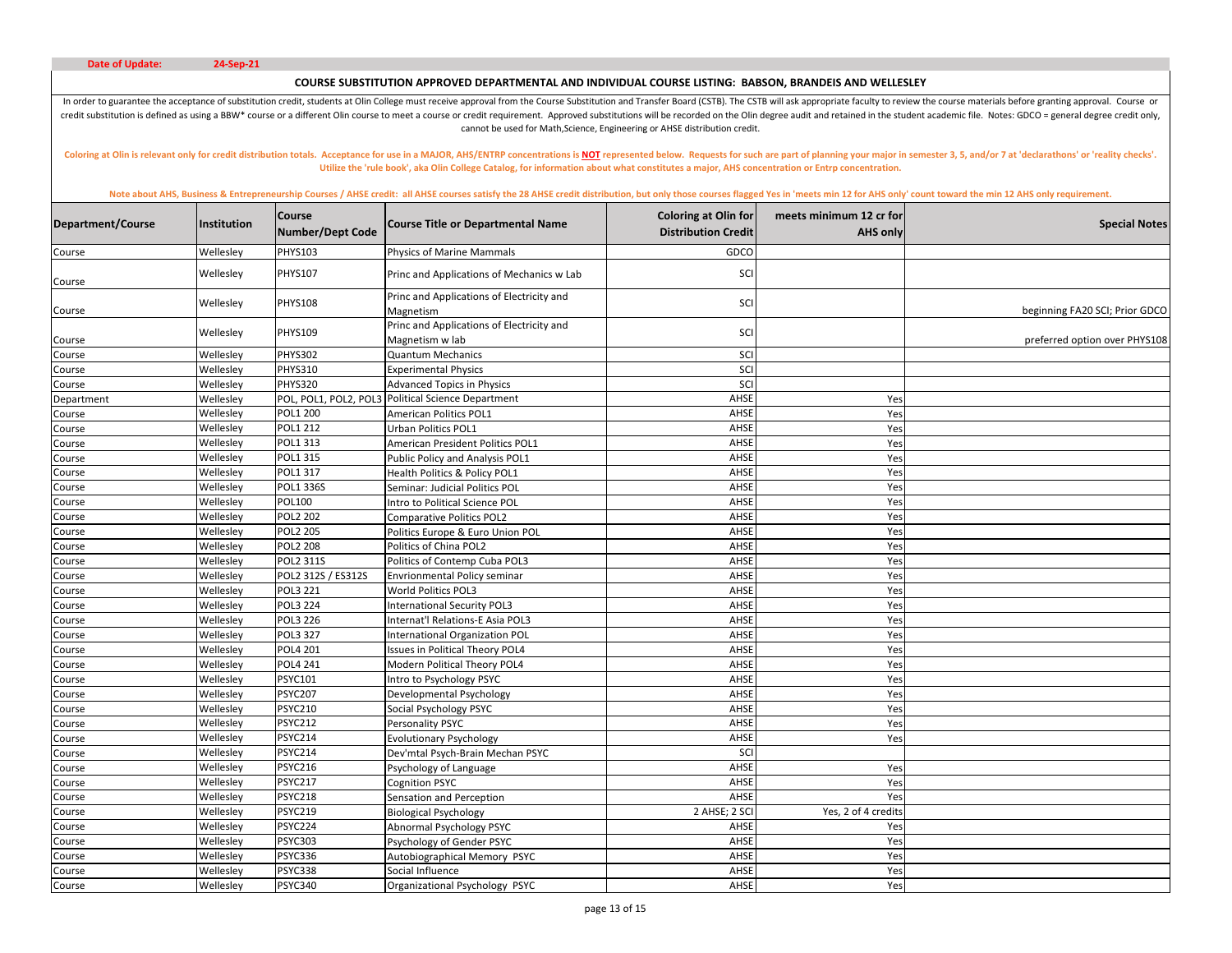# **COURSE SUBSTITUTION APPROVED DEPARTMENTAL AND INDIVIDUAL COURSE LISTING: BABSON, BRANDEIS AND WELLESLEY**

In order to guarantee the acceptance of substitution credit, students at Olin College must receive approval from the Course Substitution and Transfer Board (CSTB). The CSTB will ask appropriate faculty to review the course credit substitution is defined as using a BBW\* course or a different Olin course to meet a course or credit requirement. Approved substitutions will be recorded on the Olin degree audit and retained in the student academic cannot be used for Math,Science, Engineering or AHSE distribution credit.

Coloring at Olin is relevant only for credit distribution totals. Acceptance for use in a MAJOR, AHS/ENTRP concentrations is NOT represented below. Requests for such are part of planning your major in semester 3, 5, and/or **Utilize the 'rule book', aka Olin College Catalog, for information about what constitutes a major, AHS concentration or Entrp concentration.** 

| Department/Course | Institution | <b>Course</b><br>Number/Dept Code | <b>Course Title or Departmental Name</b>     | <b>Coloring at Olin for</b><br><b>Distribution Credit</b> | meets minimum 12 cr for<br><b>AHS only</b> | <b>Special Notes</b> |
|-------------------|-------------|-----------------------------------|----------------------------------------------|-----------------------------------------------------------|--------------------------------------------|----------------------|
| Course            | Wellesley   | PSYC344                           | Social Imagination                           | AHSE                                                      | Yes                                        |                      |
| Department        | Wellesley   | <b>RAST</b>                       | Russian Area Studies Interdepartmental Major | AHSE                                                      | Yes                                        |                      |
| Department        | Wellesley   | <b>REL</b>                        | <b>Religion Department</b>                   | AHSE                                                      | Yes                                        |                      |
| Course            | Wellesley   | <b>REL105</b>                     | Study of the New Testament REL               | AHSE                                                      | Yes                                        |                      |
| Course            | Wellesley   | <b>REL214</b>                     | Politic Auth & Christians NT REL             | AHSE                                                      | Yes                                        |                      |
| Course            | Wellesley   | <b>REL218</b>                     | Religion in America                          | AHSE                                                      | Yes                                        |                      |
| Course            | Wellesley   | <b>REL221</b>                     | Catholic Studies REL                         | AHSE                                                      | Yes                                        |                      |
| Course            | Wellesley   | <b>REL244</b>                     | Jerusalem: The Holy City REL                 | AHSE                                                      | Yes                                        |                      |
| Course            | Wellesley   | <b>REL254</b>                     | Chinese Thought and Religion REL             | AHSE                                                      | Yes                                        |                      |
| Course            | Wellesley   | <b>REL257</b>                     | <b>Contemplation &amp; Action REL</b>        | AHSE                                                      | Yes                                        |                      |
| Course            | Wellesley   | <b>REL308</b>                     | Paul's Letters to Romans REL                 | AHSE                                                      | Yes                                        |                      |
| Course            | Wellesley   | <b>REL352</b>                     | Erotic Love in Religious Lit REL             | AHSE                                                      | Yes                                        |                      |
| Department        | Wellesley   | <b>RUSS</b>                       | <b>Russian Department</b>                    | AHSE                                                      | Yes                                        |                      |
| Course            | Wellesley   | <b>RUSS376</b>                    | Fedor Dostoevsky's Stories RUSS              | AHSE                                                      | Yes                                        |                      |
| Department        | Wellesley   | <b>SOC</b>                        | <b>Sociology Department</b>                  | AHSE                                                      | Yes                                        |                      |
| Course            | Wellesley   | SOC202                            | Intro to Human Rights SOC                    | AHSE                                                      | Yes                                        |                      |
| Course            | Wellesley   | SOC216                            | Sociology of Mass Media SOC                  | AHSE                                                      | Yes                                        |                      |
| Course            | Wellesley   | SOC306                            | Women and Work SOC                           | AHSE                                                      | Yes                                        |                      |
| Department        | Wellesley   | SPAN                              | Spanish Department                           | AHSE                                                      | Yes                                        |                      |
| Course            | Wellesley   | SPAN101                           | Elementary Spanish I SPAN                    | AHSE                                                      | Yes                                        |                      |
| Course            | Wellesley   | <b>SPAN241</b>                    | Oral Written Communication SPAN              | AHSE                                                      | Yes                                        |                      |
| Course            | Wellesley   | <b>SPAN242</b>                    | Lit Genres:Spain & Lat Amer SPAN             | AHSE                                                      | Yes                                        |                      |
| Course            | Wellesley   | <b>SPAN248</b>                    | Spain & US: 500yr Close EnctSPAN             | AHSE                                                      | Yes                                        |                      |
| Course            | Wellesley   | <b>SPAN267</b>                    | Writer&Hum Rights LatinAmer SPAN             | AHSE                                                      | Yes                                        |                      |
| Course            | Wellesley   | <b>SPAN269</b>                    | Caribbean Lit & Culture SPAN                 | AHSE                                                      | Yes                                        |                      |
| Course            | Wellesley   | SPAN271                           | Afro-Hispanic & Indigenous SPAN              | AHSE                                                      | Yes                                        |                      |
| Course            | Wellesley   | <b>SPAN272</b>                    | Civ & Cultures of Spain SPAN                 | AHSE                                                      | Yes                                        |                      |
| Course            | Wellesley   | <b>SPAN275</b>                    | Making-Modern Lat Amer Cult SPAN             | AHSE                                                      | Yes                                        |                      |
| Course            | Wellesley   | <b>SPAN305</b>                    | Sem: Hispanic Lit in US SPAN                 | AHSE                                                      | Yes                                        |                      |
| Course            | Wellesley   | <b>SPAN318</b>                    | Sem: Love & Desire SPAN                      | AHSE                                                      | Yes                                        |                      |
| Department        | Wellesley   | THST                              | Theatre Studies Department                   | AHSE                                                      | Yes                                        |                      |
| Course            | Wellesley   | <b>THST203</b>                    | <b>Plays Production PerformanceTHST</b>      | AHSE                                                      | Yes                                        |                      |
| Course            | Wellesley   | <b>THST204</b>                    | Intro to Acting THST                         | AHSE                                                      | Yes                                        |                      |
| Course            | Wellesley   | <b>THST205</b>                    | Advanced Scene Study THST                    | AHSE                                                      | Yes                                        |                      |
| Course            | Wellesley   | <b>THST206</b>                    | Directing & Dramaturgy THST                  | AHSE                                                      | Yes                                        |                      |
| Course            | Wellesley   | <b>THST207</b>                    | <b>Stagecraft for Performance THST</b>       | AHSE                                                      | Yes                                        |                      |
| Course            | Wellesley   | <b>THST212</b>                    | Representa'ns-Woman on StageTHST             | AHSE                                                      | Yes                                        |                      |
|                   | Wellesley   | <b>THST315</b>                    | <b>Acting Shakespeare THST</b>               | AHSE                                                      | Yes                                        |                      |
| Course            |             |                                   |                                              |                                                           |                                            |                      |